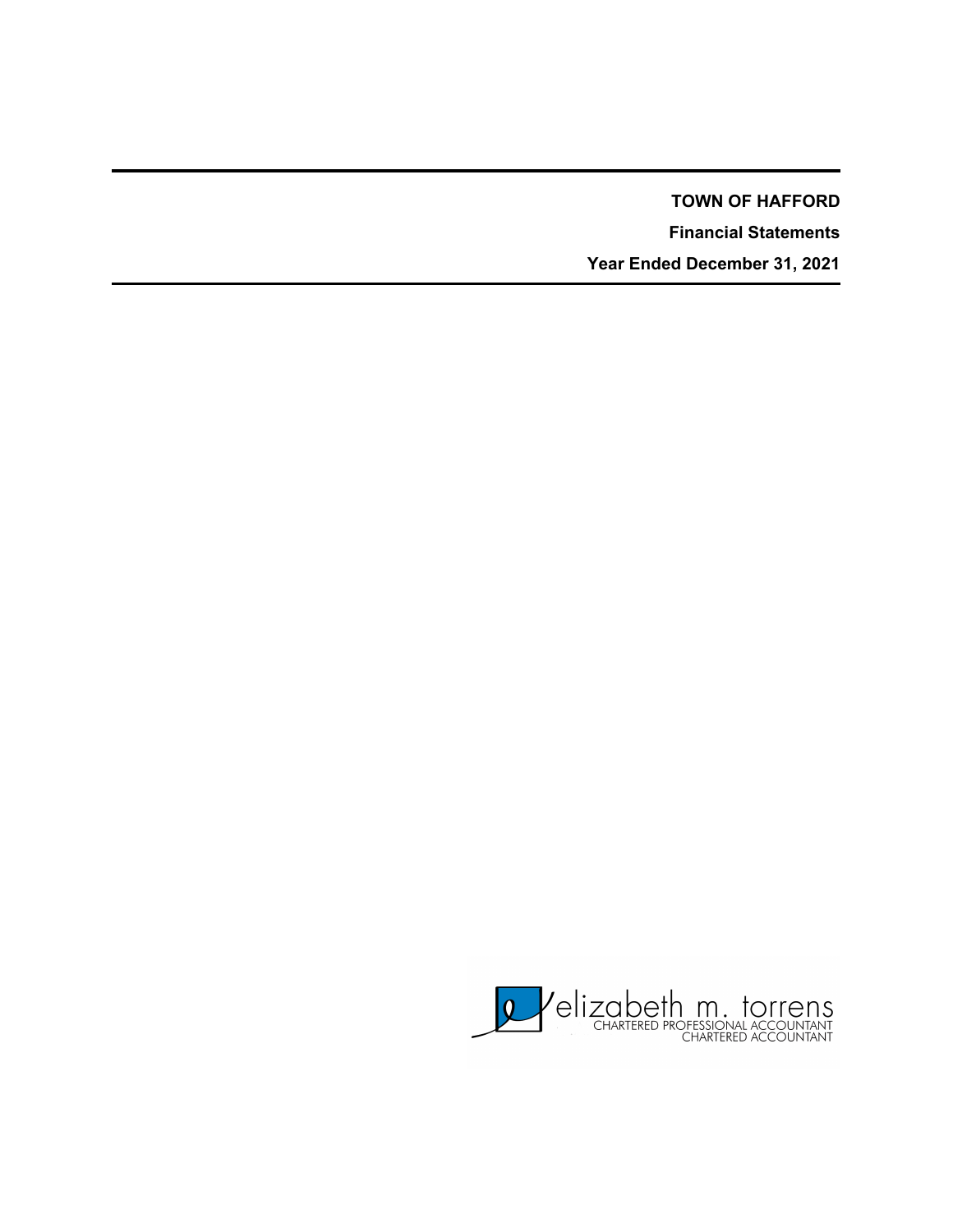### **TOWN OF HAFFORD Index to Financial Statements Year Ended December 31, 2021**

|                                                                    | Page           |
|--------------------------------------------------------------------|----------------|
| Management's Responsibility for Financial Reporting                | 1              |
| <b>INDEPENDENT AUDITOR'S REPORT</b>                                | $2 - 3$        |
| <b>FINANCIAL STATEMENTS</b>                                        |                |
| <b>Statement of Financial Position</b>                             | 4              |
| <b>Statement of Operations</b>                                     | 5              |
| Statement of Changes in Net Financial Assets                       | 6              |
| <b>Statement of Cash Flows</b>                                     | $\overline{7}$ |
| <b>Notes to Financial Statements</b>                               | $8 - 16$       |
| Schedule of Taxes and Other Unconditional Revenue (Schedule 1)     | 17             |
| Schedule of Operating and Capital Revenue by Function (Schedule 2) | $18 - 21$      |
| Schedule of Expenses by Function (Schedule 3)                      | $22 - 23$      |
| Schedule of Segment Disclosure by Function (Schedule 4)            | 24             |
| Schedule of Segment Disclosure by Function (Schedule 5)            | 25             |
| Schedule of Tangible Capital Assets by Object (Schedule 6)         | 26             |
| Schedule of Tangible Capital Assets by Function (Schedule 7)       | 27             |
| Schedule of Accumulated Surplus (Schedule 8)                       | 28             |
| Schedule of Assessments and Mill Rates (Schedule 9)                | 29             |
| Schedule of Council Remuneration (Schedule 10)                     | 30             |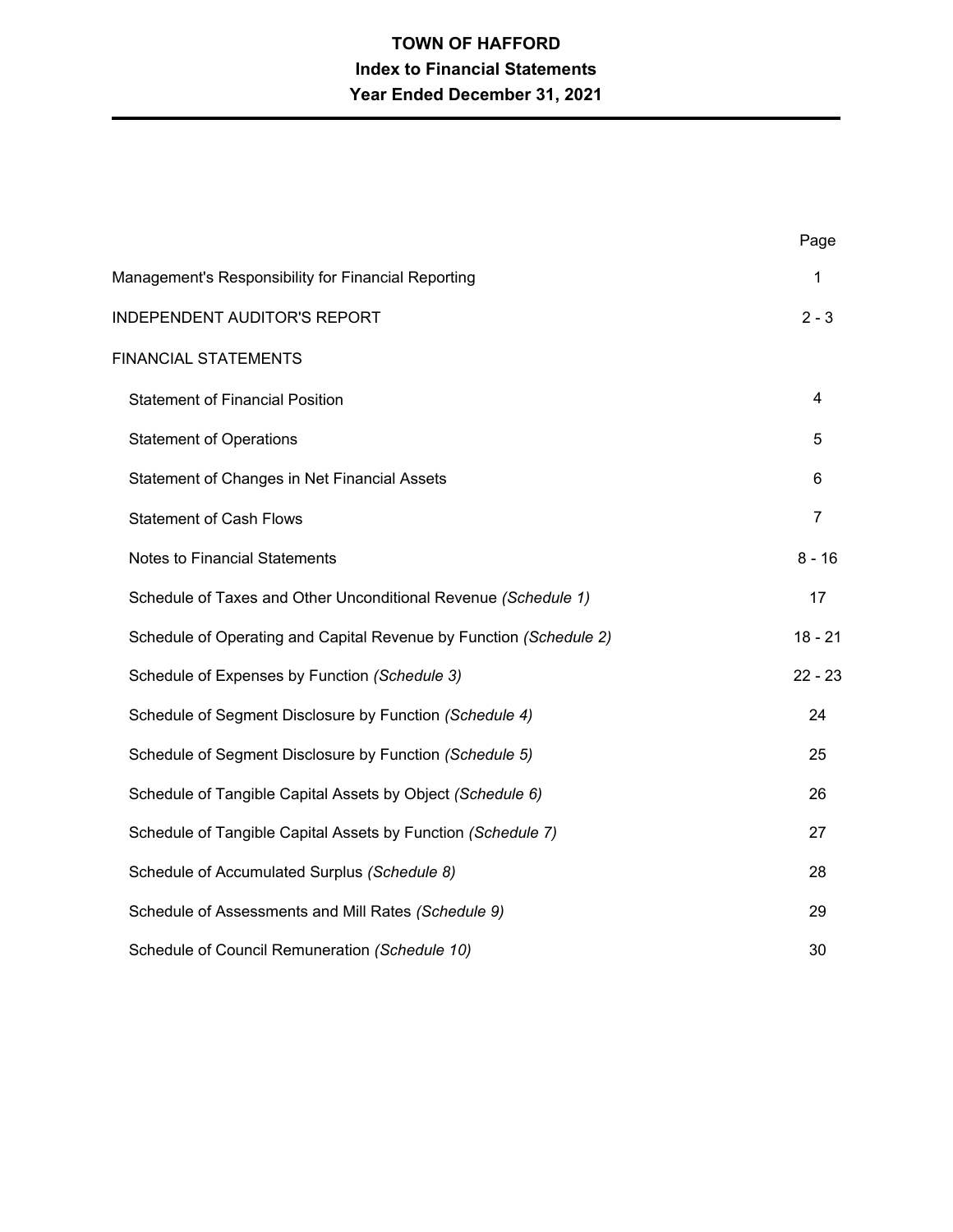#### **Management's Responsibility for Financial Reporting**

The financial statements of Town of Hafford have been prepared in accordance with Canadian public sector accounting standards established by the Public Sector Accounting Board of the Canadian Institute of Chartered Accountants. These statements include certain amounts based on management's estimates and judgments. Management has determined such amounts based on a reasonable basis in order to ensure that the financial statements are presented fairly in all material respects.

The integrity and reliability of Town of Hafford's reporting systems are achieved through the use of formal policies and procedures, the careful selection of employees and an appropriate division of responsibilities. These systems are designed to provide reasonable assurance that the financial information is reliable and accurate.

The Council is responsible for ensuring that management fulfills its responsibility for financial reporting. These responsibilities are fulfilled by the Council through the review the financial information prepared by management and discussion of relevant matters with the external auditors. The Council is responsible for the engagement or re-appointment of the external auditor.

Elizabeth M. Torrens CPA Professional Corporation, an independent auditor, has been appointed by the Municipal Council to audit and express an opinion on the Municipality's financial statements. The external auditor has full and free access to Council and management. The Independent Auditor's Report is addressed to the Council and appears on the following page.

Victoria Moses, Mayor **Victoria Moses, Mayor** Jennifer Ernst, CAO

Hafford Saskatchewan March 08, 2022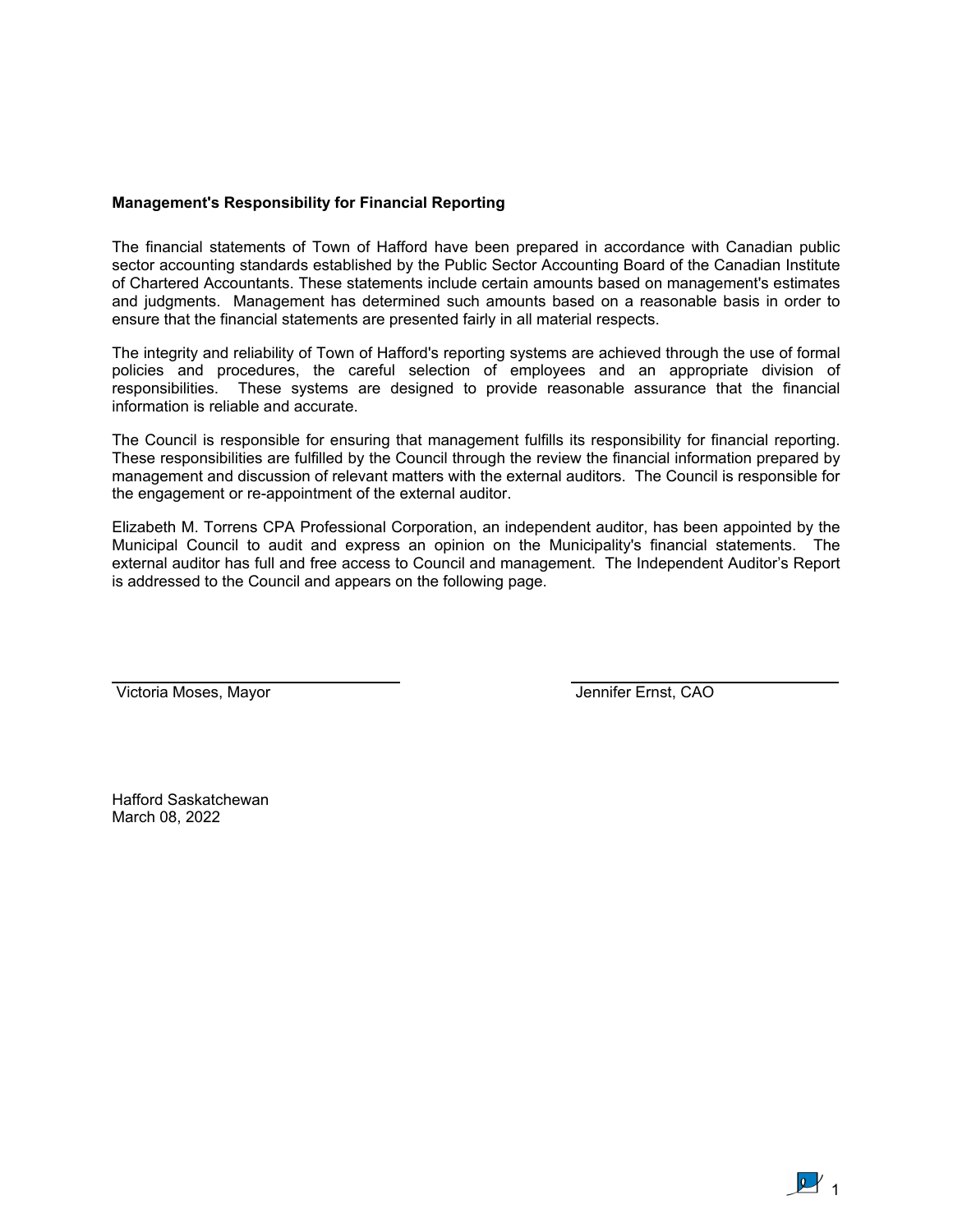

### **INDEPENDENT AUDITOR'S REPORT**

To the Council of Town of Hafford

#### *Opinion*

I have audited the financial statements of Town of Hafford (the Town), which comprise the statement of financial position as at December 31, 2021, and the statements of operations, comprehensive income and cash flows for the year then ended, and notes to the financial statements, including a summary of significant accounting policies.

In my opinion, the accompanying financial statements present fairly, in all material respects, the financial position of the Town as at December 31, 2021, and the results of its operations and its cash flows for the year then ended in accordance with Canadian public sector accounting standards.

#### *Basis for Opinion*

I conducted my audit in accordance with Canadian generally accepted auditing standards. My responsibilities under those standards are further described in the *Auditor's Responsibilities for the Audit of the Financial Statements* section of my report. I am independent of the Town in accordance with the ethical requirements that are relevant to my audit of the financial statements in Canada, and I have fulfilled my other ethical responsibilities in accordance with those requirements. I believe that the audit evidence I have obtained is sufficient and appropriate to provide a basis for my opinion.

#### *Emphasis of Matter*

I draw attention to Note 12 of the financial statements, which describes the subsequent event of 16 to 43 Waste Management Corporation, of which the Town is a participating community. My procedures with respect to the events subsequent to December 31, 2020 are restricted solely to that note to the financial statements. My opinion is not modified in respect of this matter.

#### *Responsibilities of Management and Those Charged with Governance for the Financial Statements*

Management is responsible for the preparation and fair presentation of the financial statements in accordance with Canadian public sector accounting standards, and for such internal control as management determines is necessary to enable the preparation of financial statements that are free from material misstatement, whether due to fraud or error.

In preparing the financial statements, management is responsible for assessing the Town's ability to continue as a going concern, disclosing, as applicable, matters relating to going concern and using the going concern basis of accounting unless management either intends to liquidate the Town or to cease operations, or has no realistic alternative but to do so.

Those charged with governance are responsible for overseeing the Town's financial reporting process.

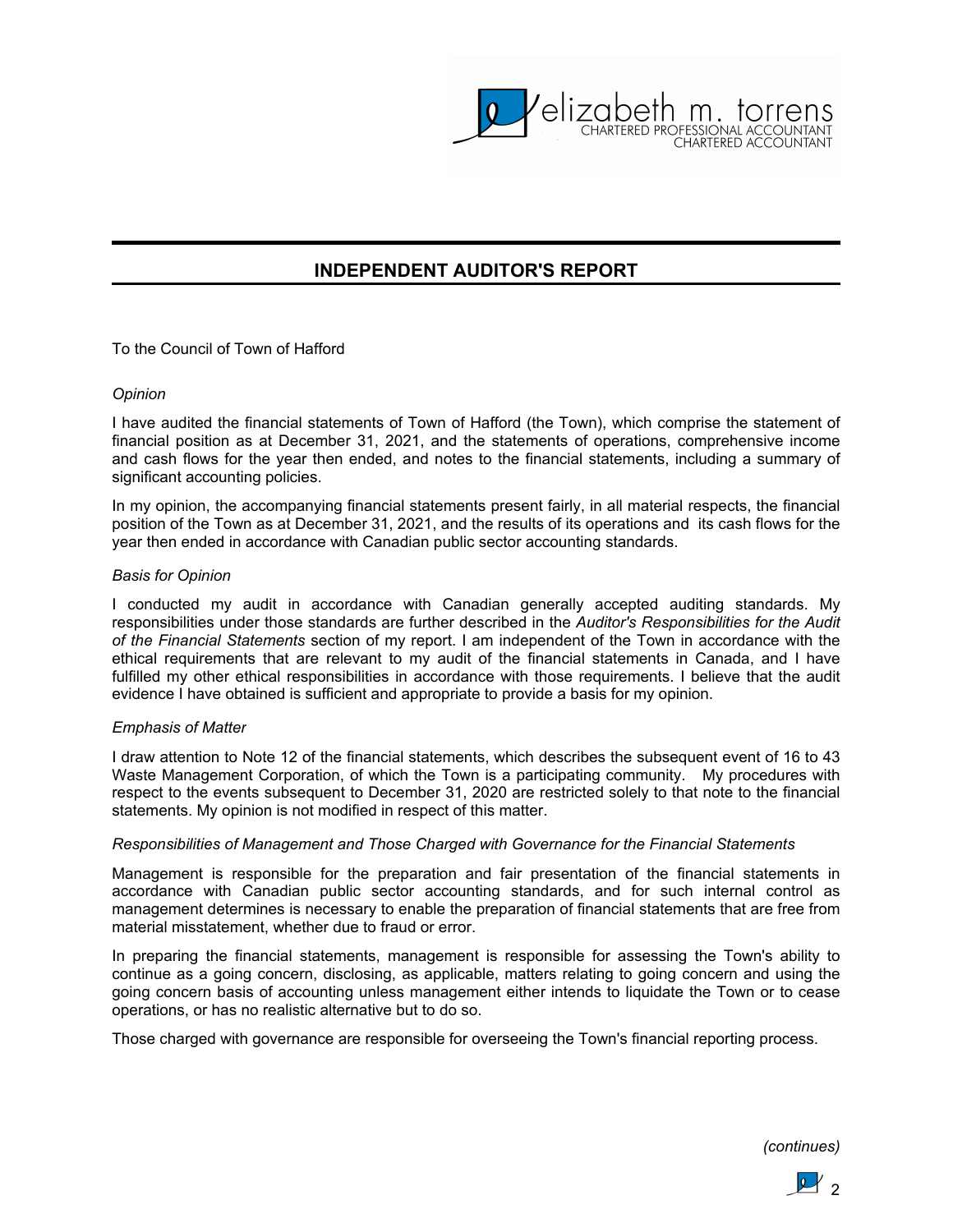Independent Auditor's Report to the Council of Town of Hafford *(continued)*

#### *Auditor's Responsibilities for the Audit of the Financial Statements*

My objectives are to obtain reasonable assurance about whether the financial statements as a whole are free from material misstatement, whether due to fraud or error, and to issue an auditor's report that includes my opinion. Reasonable assurance is a high level of assurance, but is not a guarantee that an audit conducted in accordance with Canadian generally accepted auditing standards will always detect a material misstatement when it exists. Misstatements can arise from fraud or error and are considered material if, individually or in the aggregate, they could reasonably be expected to influence the economic decisions of users taken on the basis of these financial statements. As part of an audit in accordance with Canadian generally accepted auditing standards, I exercise professional judgment and maintain professional skepticism throughout the audit. I also:

- Identify and assess the risks of material misstatement of the financial statements, whether due to fraud or error, design and perform audit procedures responsive to those risks, and obtain audit evidence that is sufficient and appropriate to provide a basis for my opinion. The risk of not detecting a material misstatement resulting from fraud is higher than for one resulting from error, as fraud may involve collusion, forgery, intentional omissions, misrepresentations, or the override of internal control.
- Obtain an understanding of internal control relevant to the audit in order to design audit procedures that are appropriate in the circumstances, but not for the purpose of expressing an opinion on the effectiveness of the Town's internal control.
- Evaluate the appropriateness of accounting policies used and the reasonableness of accounting estimates and related disclosures made by management.
- Conclude on the appropriateness of management's use of the going concern basis of accounting and, based on the audit evidence obtained, whether a material uncertainty exists related to events or conditions that may cast significant doubt on the Town's ability to continue as a going concern. If I conclude that a material uncertainty exists, I am required to draw attention in my auditor's report to the related disclosures in the financial statements or, if such disclosures are inadequate, to modify my opinion. My conclusions are based on the audit evidence obtained up to the date of my auditor's report. However, future events or conditions may cause the Town to cease to continue as a going concern.
- Evaluate the overall presentation, structure and content of the financial statements, including the disclosures, and whether the financial statements represent the underlying transactions and events in a manner that achieves fair presentation.

I communicate with those charged with governance regarding, among other matters, the planned scope and timing of the audit and significant audit findings, including any significant deficiencies in internal control that I identify during my audit.

Elijabeth as fin

March 8, 2022

Borden, Saskatchewan ELIZABETH M TORRENS CPA PROFESSIONAL CORPORATION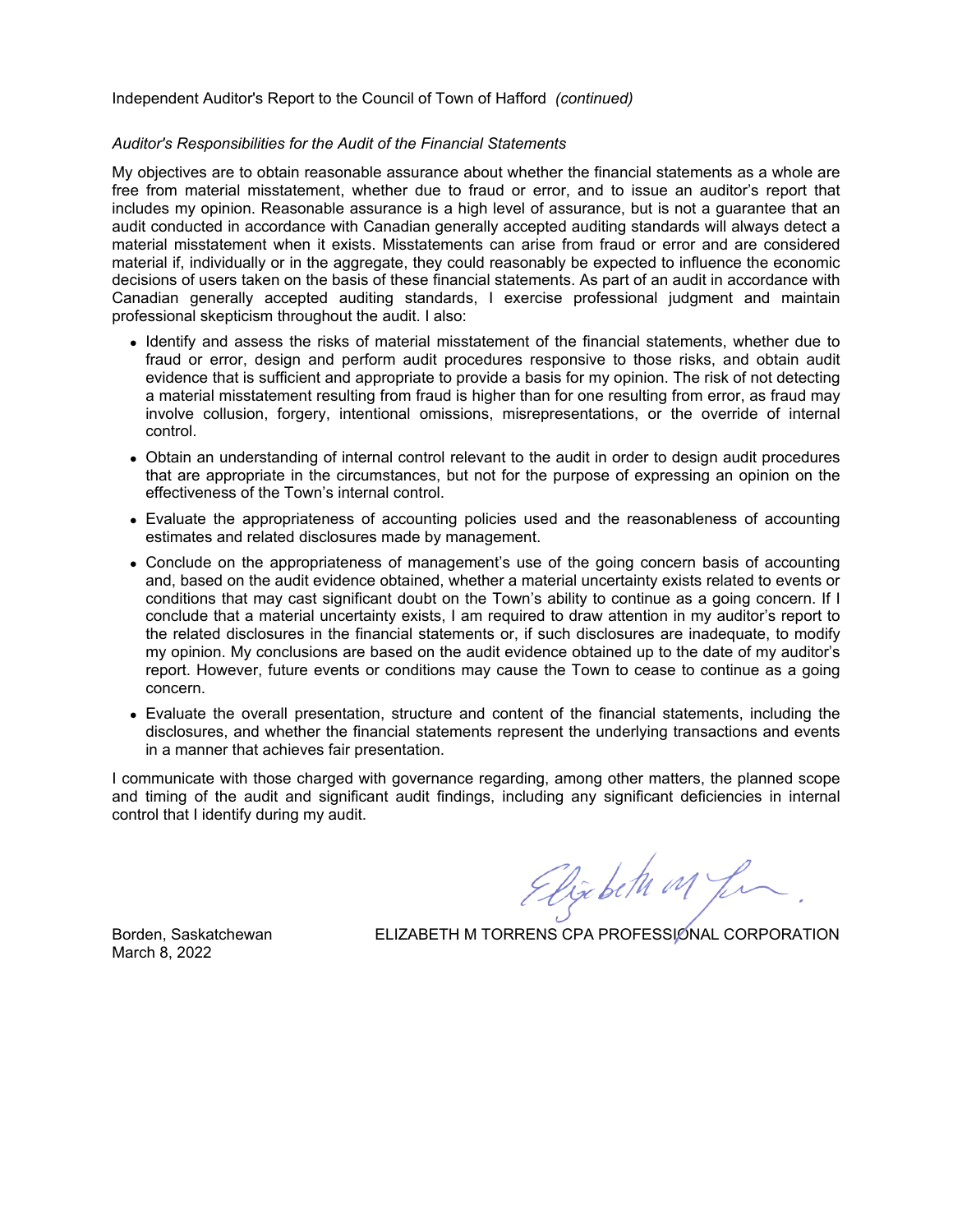# **TOWN OF HAFFORD Statement of Financial Position**

**December 31, 2021**

|                                                                                                                                                                                                                                                                          |    | 2021                                                                     | 2020                                                                               |
|--------------------------------------------------------------------------------------------------------------------------------------------------------------------------------------------------------------------------------------------------------------------------|----|--------------------------------------------------------------------------|------------------------------------------------------------------------------------|
| <b>FINANCIAL ASSETS</b><br>Cash (Note 2)<br>Municipal taxes receivable (Note 3)<br>Other receivables (Note 4)<br>Loans receivable<br>Land for resale (Note 5)<br>Long term investments (Note 6)                                                                          | \$ | 381,293<br>68,439<br>41,067<br>57,005<br>10,400<br>2,430                 | \$<br>80,151<br>65,415<br>21,000<br>12,400<br>2,355                                |
|                                                                                                                                                                                                                                                                          |    | 560,634                                                                  | 181,321                                                                            |
| <b>LIABILITIES</b><br>Cash (Note 2)<br>Accounts payable<br>Utility deposits<br>Current portion of long term debt<br><b>Tax liabilities</b><br>Deferred revenue (Note 8.)<br>Long term debt (Note 8.)<br><b>Total collection liability</b><br><b>NET FINANCIAL ASSETS</b> |    | 16,335<br>18,777<br>9,011<br>31,000<br>600<br>(133)<br>75,590<br>485,044 | 7,478<br>24,844<br>17,797<br>9,330<br>31,000<br>9,010<br>(281)<br>99,178<br>82,143 |
| <b>NON-FINANCIAL ASSETS</b>                                                                                                                                                                                                                                              |    |                                                                          |                                                                                    |
| Tangible capital assets (Net of accumulated amortization)<br>(Schedule 6 and 7)<br>Prepaid expenses                                                                                                                                                                      |    | 737,688<br>1,367<br>739,055                                              | 894,248<br>94<br>894,342                                                           |
| <b>ACCUMULATED SURPLUS (Schedule 8)</b>                                                                                                                                                                                                                                  | æ. | 1,224,099                                                                | \$<br>976,485                                                                      |

**ON BEHALF OF THE COUNCIL**

\_\_\_\_\_\_\_\_\_\_\_\_\_\_\_\_\_\_\_\_\_\_\_\_\_\_\_\_\_ *Reeve*

\_\_\_\_\_\_\_\_\_\_\_\_\_\_\_\_\_\_\_\_\_\_\_\_\_\_\_\_\_ *Councillor*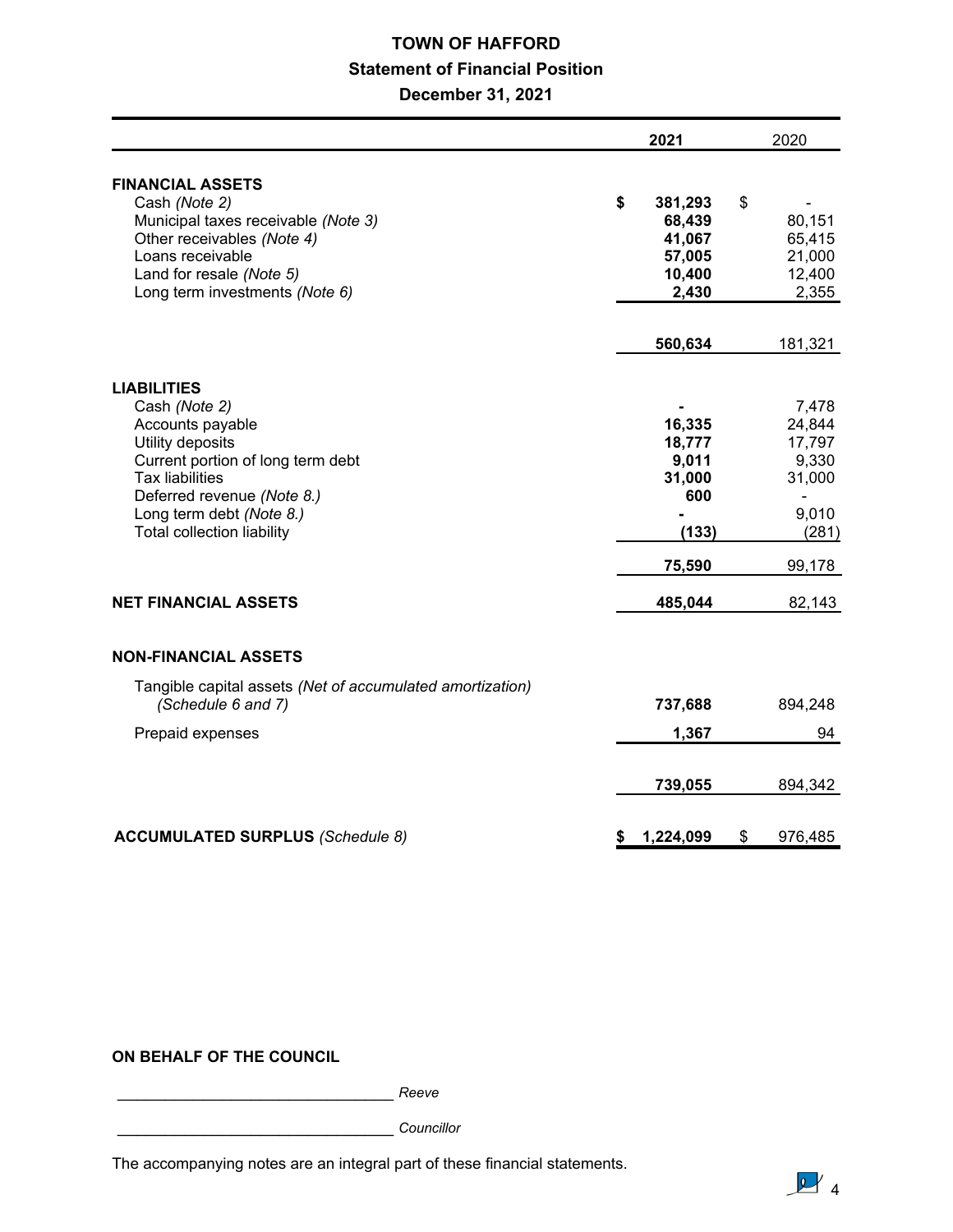### **TOWN OF HAFFORD Statement of Operations Year Ended December 31, 2021**

|                                                                                         |    | (Budget)          | 2021              |    | 2020              |
|-----------------------------------------------------------------------------------------|----|-------------------|-------------------|----|-------------------|
|                                                                                         |    |                   |                   |    |                   |
| <b>REVENUES</b>                                                                         |    |                   |                   |    |                   |
| Taxes and other unconditional revenue                                                   |    |                   |                   |    |                   |
| (Schedule 1)                                                                            | \$ | 435,296           | \$<br>427,695     | \$ | 449,763           |
| Fees and charges (Schedule 4 and 5)                                                     |    | 343,015           | 321,038           |    | 268,046           |
| Conditional grants (Schedule 4 and 5)<br>Gain (loss) on sale of tangible capital assets |    | 23,660            | 19,303            |    | 79,820            |
| (Schedule 4 and 5)                                                                      |    | 207,270           | 125,553           |    | 999               |
| Land sales - gain                                                                       |    | (20,000)          |                   |    |                   |
| Investment income and commissions (Schedule                                             |    |                   |                   |    |                   |
| 4 and 5)                                                                                |    | 660               | 689               |    | 665               |
| Other revenue                                                                           |    | 1,000             | 9,759             |    | 1,201             |
|                                                                                         |    | 990,901           | 904,037           |    | 800,494           |
|                                                                                         |    |                   |                   |    |                   |
| <b>EXPENSES</b>                                                                         |    |                   |                   |    |                   |
| General government services (Schedule 3)<br>Protective services (Schedule 3)            |    | 159,675<br>60,882 | 136,797<br>55,803 |    | 181,840<br>52,598 |
| Transportation services (Schedule 3)                                                    |    | 249,450           | 179,424           |    | 187,205           |
| Environmental and public health services                                                |    |                   |                   |    |                   |
| (Schedule 3)                                                                            |    | 115,830           | 110,331           |    | 97,557            |
| Recreation and culture services (Schedule 3)                                            |    | 32,325            | 34,564            |    | 21,854            |
| Planning and development services (Schedule                                             |    |                   |                   |    |                   |
| 3)                                                                                      |    | 17,100            | 5,806             |    | 575               |
| Utility services (Schedule 3)                                                           |    | 217,450           | 186,426           |    | 211,877           |
|                                                                                         |    | 852,712           | 709,151           |    | 753,506           |
|                                                                                         |    |                   |                   |    |                   |
| <b>EXCESS (DEFICIENCY) OF REVENUES</b><br><b>OVER EXPENSES BEFORE OTHER</b>             |    |                   |                   |    |                   |
| <b>CAPITAL CONTRIBUTIONS</b>                                                            |    | 138,189           | 194,886           |    | 46,988            |
| Capital grants and contributions (Schedule 4 and 5)                                     |    | 36,020            | 52,728            |    | 36,020            |
|                                                                                         |    |                   |                   |    |                   |
| <b>EXCESS (DEFICIENCY) OF REVENUES OVER</b>                                             |    |                   |                   |    |                   |
| <b>EXPENSES</b>                                                                         |    | 174,209           | 247,614           |    | 83,008            |
| ACCUMULATED SURPLUS, BEGINNING OF                                                       |    |                   |                   |    |                   |
| <b>YEAR</b>                                                                             |    | 976,485           | 976,485           |    | 893,477           |
| <b>ACCUMULATED SURPLUS, END OF YEAR</b>                                                 |    |                   |                   |    |                   |
| (Schedule 8)                                                                            |    | 1,150,694         | \$<br>1,224,099   | \$ | 976,485           |
|                                                                                         |    |                   |                   |    |                   |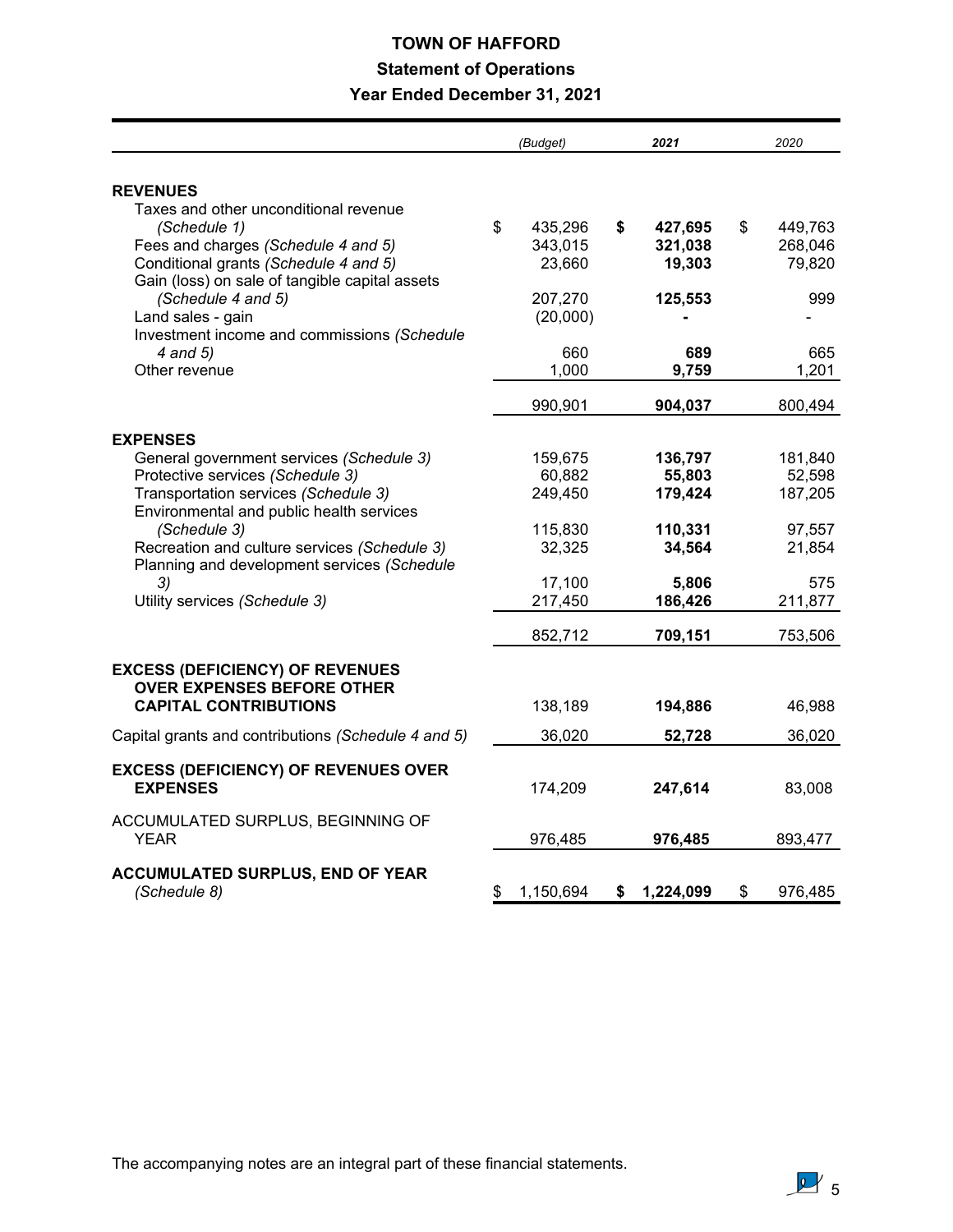### **TOWN OF HAFFORD Statement of Changes in Net Financial Assets Year Ended December 31, 2021**

|                                                                                                                                                                                     |   | (Budget)           | 2021                  | 2020                       |
|-------------------------------------------------------------------------------------------------------------------------------------------------------------------------------------|---|--------------------|-----------------------|----------------------------|
| <b>EXCESS (DEFICIENCY) OF REVENUES OVER</b><br><b>EXPENSES</b>                                                                                                                      |   | 174,209            | \$<br>247,614         | \$<br>83,008               |
| Acquisition of tangible capital assets<br>Amortization of tangible capital assets<br>Proceeds on disposal of tangible capital assets<br>(Gain) loss on disposal of tangible capital |   | 117,700            | 73,838<br>208,270     | (34, 827)<br>76,483<br>999 |
| assets                                                                                                                                                                              |   | 187,270<br>304,970 | (125, 553)<br>156,555 | 5,978<br>48,633            |
| Use (Acquisition) of prepaid assets                                                                                                                                                 |   |                    | (1, 268)              | 8,832                      |
| <b>INCREASE (DECREASE) IN NET FINANCIAL</b><br><b>ASSETS</b>                                                                                                                        |   | 479,179            | 402,901               | 140,473                    |
| <b>NET FINANCIAL ASSETS, BEGINNING OF</b><br><b>YEAR</b>                                                                                                                            |   | 82,143             | 82,143                | (58,330)                   |
| <b>NET FINANCIAL ASSETS, END OF YEAR</b>                                                                                                                                            | S | 561,322            | \$<br>485,044         | \$<br>82,143               |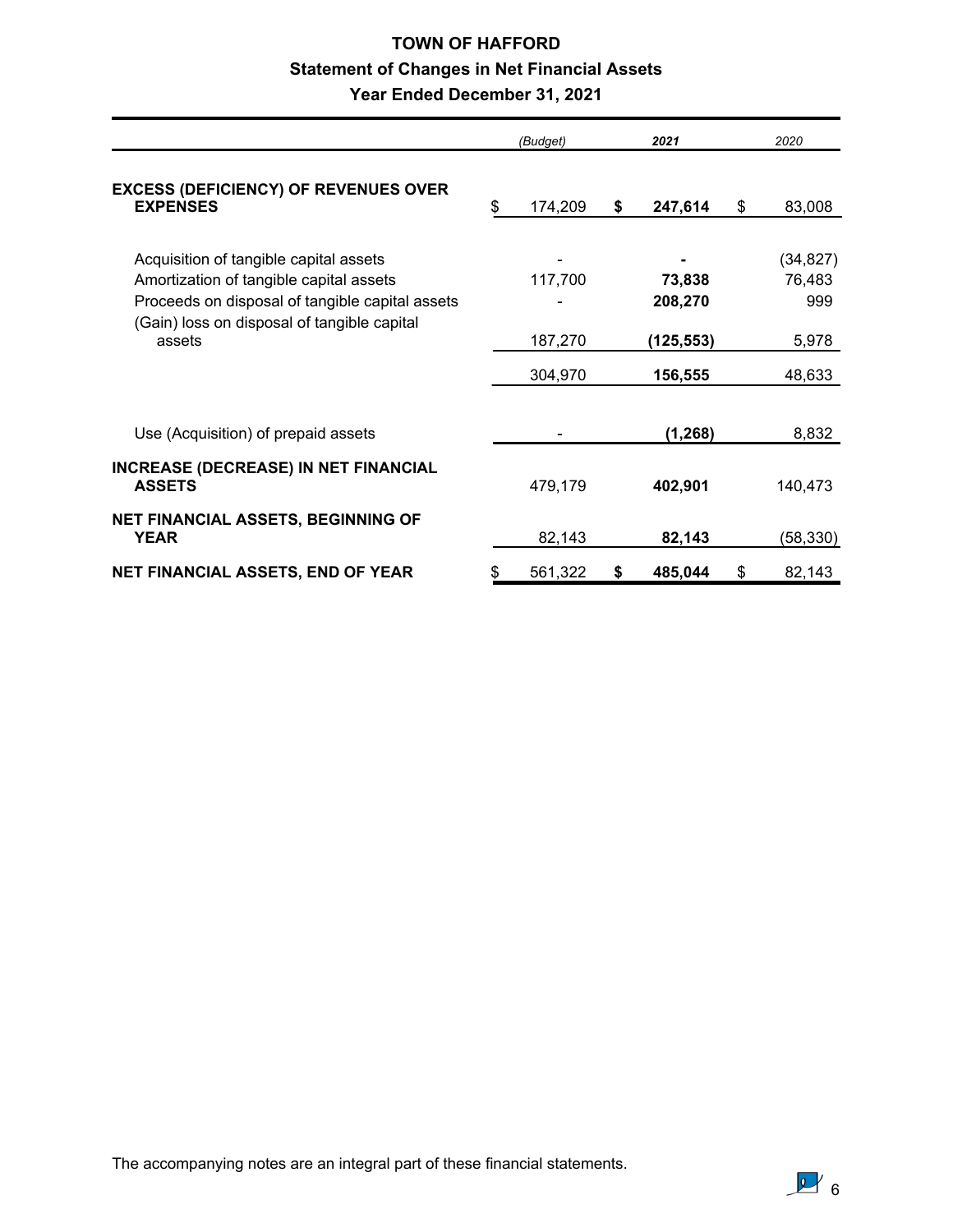### **TOWN OF HAFFORD Statement of Cash Flows Year Ended December 31, 2021**

|                                                                                                             | 2021                         | 2020                           |
|-------------------------------------------------------------------------------------------------------------|------------------------------|--------------------------------|
| NET INFLOW OF CASH RELATED TO THE FOLLOWING ACTIVITIES:                                                     |                              |                                |
| <b>OPERATING</b>                                                                                            |                              |                                |
| Excess of revenues over expenses<br>Non-cash items included in excess of revenues over expenses:            | \$<br>247,614                | \$<br>83,008                   |
| Amortization of tangible capital assets<br>Loss (gain) on disposal of assets                                | 73,846<br>(125, 553)         | 76,483<br>5,978                |
|                                                                                                             | 195,907                      | 165,469                        |
| Changes in non-cash working capital:<br>Municipal taxes receivable<br>Other receivables<br>Loans receivable | 11,712<br>24,348<br>(36,005) | (24, 305)<br>6,326<br>(21,000) |
| Land for resale<br>Accounts payable<br>Utility deposits                                                     | 2,000<br>(8,509)<br>980      | 513<br>(43,069)<br>(14, 547)   |
| <b>Collection liability</b><br>Prepaid expense<br><b>Other liabilities</b>                                  | (148)<br>(1, 266)<br>890     | 281<br>8,836<br>(567)          |
|                                                                                                             | (5,998)                      | (87, 532)                      |
|                                                                                                             | 189,909                      | 77,937                         |
| <b>CAPITAL</b><br>Acquisition of tangible capital assets<br>Proceeds on disposal of tangible capital assets | 208,270                      | (34, 827)<br>999               |
|                                                                                                             | 208,270                      | (33, 828)                      |
| <b>INVESTING</b><br>Long-term investments                                                                   | (75)                         | (89)                           |
| <b>FINANCING ACTIVITY</b><br>Repayment of long term debt                                                    | (9, 333)                     | (8, 832)                       |
| CHANGE IN CASH AND EQUIVALENTS DURING THE YEAR                                                              | 388,771                      | 35,188                         |
| CASH AND CASH EQUIVALENTS, BEGINNING OF YEAR                                                                | (7, 478)                     | (42, 666)                      |
| <b>CASH AND CASH EQUIVALENTS, END OF YEAR (Note 2)</b>                                                      | \$<br>381,293                | \$<br>(7, 478)                 |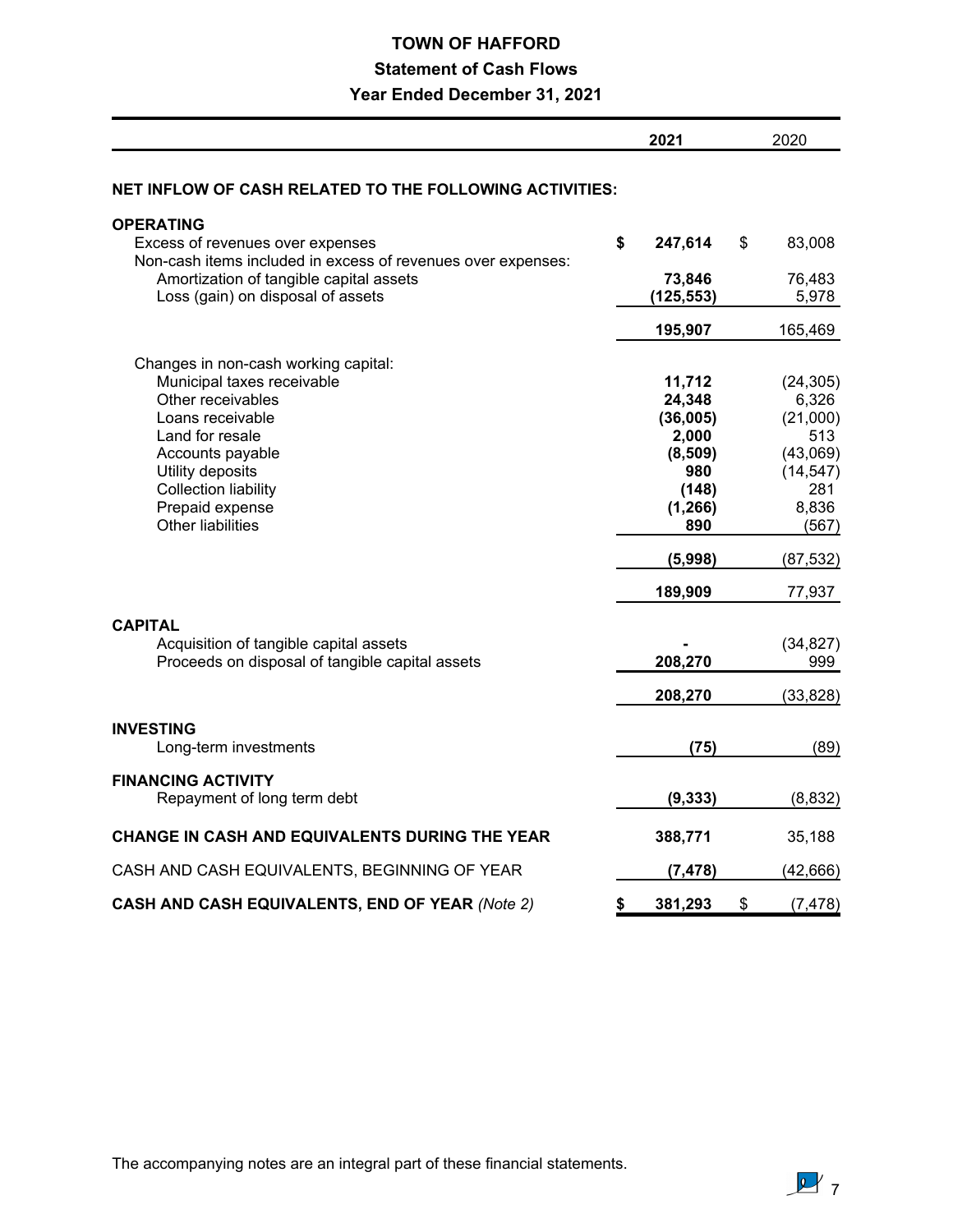#### **1. SUMMARY OF SIGNIFICANT ACCOUNTING POLICIES**

The financial statements of the Municipality are prepared by management in accordance with the local government accounting standards established by the Public Sector Accounting Board of the Canadian Institute of Chartered Accountants. Significant aspects of the accounting policies are as follows:

#### Basis of accounting

The financial statements are prepared using the accrual basis of accounting. The accrual basis of accounting records revenue as it is earned and measurable. Expenses are recognized as they are incurred and measurable, based upon receipt of goods or services and / or the legal obligation to pay.

### Collection of funds for other authorities

Collection of funds by the Municipality for the school board and municipal hail authorities are collected and remitted in accordance with relevant legislation.

### Government transfers

Government transfers are the transfer of assets from senior levels of government that are not the result of an exchange transaction, are not expected to be repaid in the future, or the result of a direct financial return. Government transfers are recognized as revenue in the period that the events giving rise to the transfer occur, providing:

- a. the transfers are authorized;
- b. any eligibillity criteria have been met; and
- c. reasonable estimates of the amounts can be made.

Unearned government transfer amounts received will be recorded as deferred revenue.

Earned government transfer amounts not received will be recorded as an amount receivable..

#### Deferred revenue

Certain user chargers and fees are collected for which the related services have yet to be preformed. Revenue is recognized in the period that the related expenses are incurred or services preformed.

#### Local improvement charges

Local improvement projects financed by frontage taxes recognize any prepayment charges as revenue in the period assessed.

### Net financial assets

Net financial assets at the end of an accounting period are the net amount of financial assets less liabilities outstanding. Financial assets represent items such as cash and those other assets on hand which could provide resources to discharge existing liabilities or finance future operations. These include realizable assets which are convertible to cash and not intended for consumption in the normal course of operations.

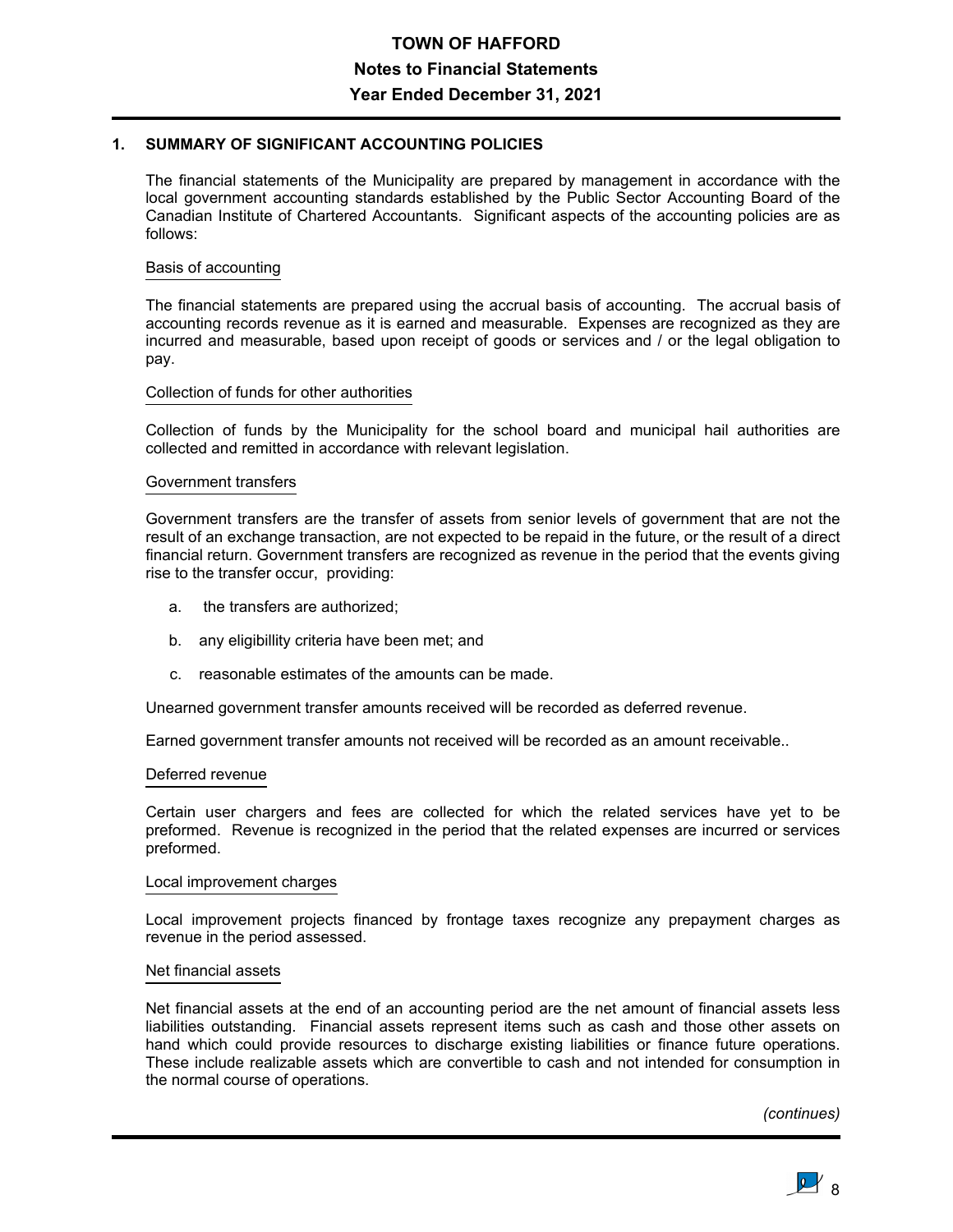#### Non-financial assets

Tangible capital assets and other non-financial assets are accounted for as assets by the Municipality because they can be used to provide municipal services in future periods. These assets do not normally provide resources to discharge the liabilities of the Municipality unless they are sold.

#### Appropriated reserves

Reserves are established at the discretion of Council to designate surplus for future operating and capital transactions. Amounts so designated are described on Schedule 8.

#### Property Tax Revenue

Property tax revenue is based on assessments determined in accordance with Saskatchewan Legislation and the formulas, principles, and rules in the Saskatchewan Assessment Manual. Tax mill rates are established annually by council following the guidance of the Government of Saskatchewan. Tax revenues are recognized when the tax has been authorized by bylaw and the taxable event has occurred. Requisitions operate as a flow through and are excluded from municipal revenue.

#### Investments

Portfolio investments are valued at cost less any provisions for other than temporary impairment. Investments with terms longer than one year have been classified as other long-term investments concurrent with the nature of the investment.

The long term investment in the Saskatchewan Rural Municipalities Self Insurance fund is accounted for on an equity basis.

#### Inventory

nventories of materials and supplies expected to be used by the municipality are valued at the lower of cost or replacement cost. Inventories of land, materials and supplies held for resale are valued at the lower of cost or net realizable value. Cost is determined by the average cost method. Net realizable value is the estimated selling price in the ordinary course of business.

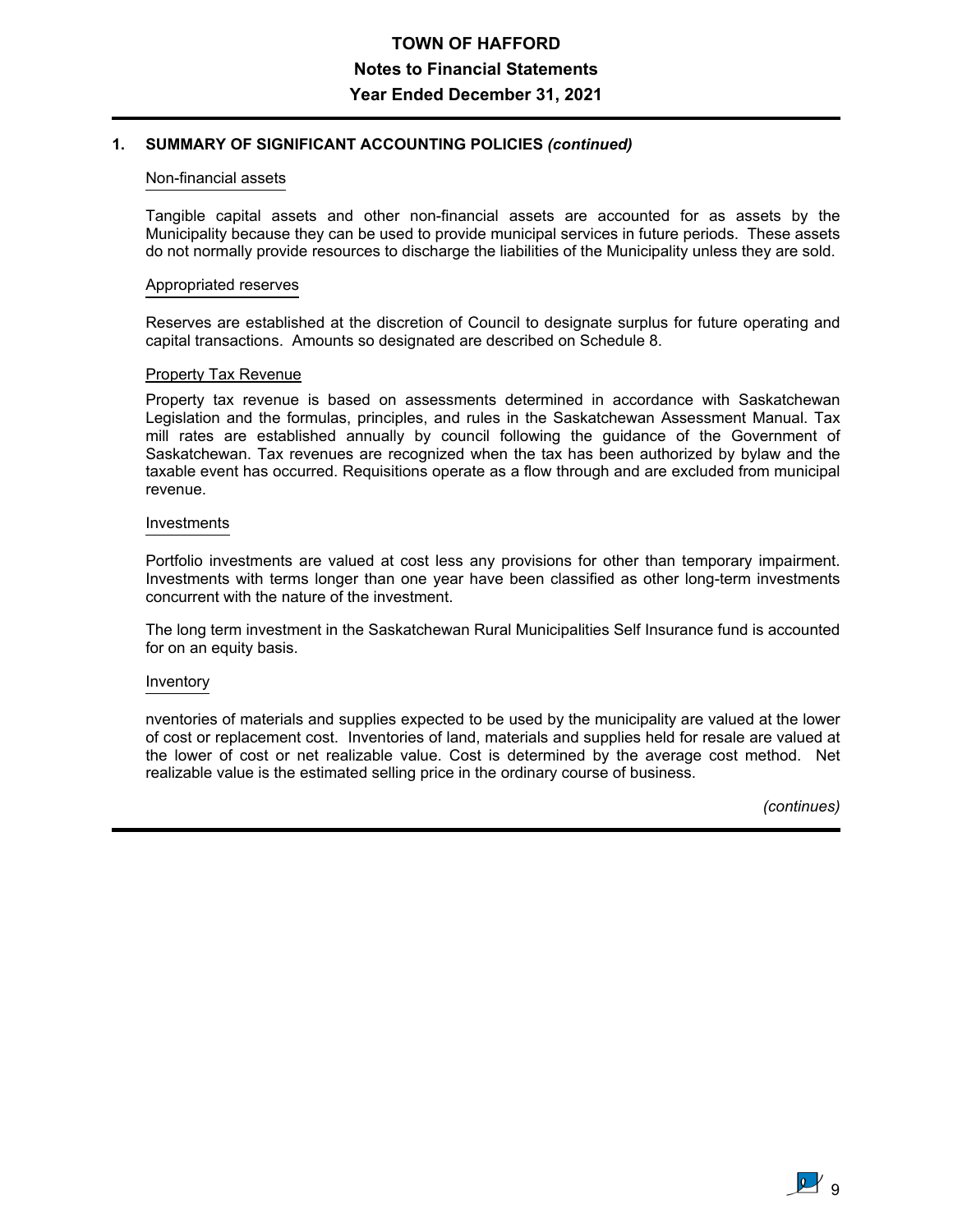#### Tangible capital assets

Tangible capital assets acquisitions or betterments made throughout the year are recorded at their acquisition cost. Initial costs for tangible capital assets that were acquired and developed prior to 2009 were obtained via historical cost information or using current fair market values discounted by a relevant inflation factor back to the point of acquisition.

Donated tangible capital assets received are recorded at their fair market value at the date of contribution.

Tangible capital assets are amortized over their estimated useful lives, less any residual value, on a straight-line basis at the following rates:

| Land improvements              | 15 years       |
|--------------------------------|----------------|
| <b>Buildinas</b>               | 40 years       |
| Machinery and equipment        | 5 to 20 years  |
| <b>Transportation vehicles</b> | 10 years       |
| Roads                          | 15 to 40 years |

Tangible capital assets acquired during the year but not placed into use are not amortized until they are placed into use.

Government contributions for the acquisition of tangible capital assets are reported as revenue and do not reduce the cost of the related asset.

Assets that have a historical or cultural significance, which include works of art, monuments and other cultural artifacts are not recognized as tangible capital assets because a reasonable estimate of future benefits cannot be made.

The municipality does capitalize interest incurred while a tangible capital asset is under construction.

All leases are recorded on the consolidated financial statements as either a capital or operating lease. Any lease that transfers substantially all of the benefits and risk associated with the leased asset is classified as a capital leases and recorded as tangible capital assets. At the inception of a capital lease, an asset and a payment obligation are recorded at an amount equal to the lesser of the present value of the minimum lease payments and the asset's fair market value. Assets under capital leases are amortized based on the asset cateegory. Any other lease not meeting the before mentioned criteria is classified as an operating lease and rental payments are expensed as incurred.

#### Landfill closure and post-closure liability

The Town is a participating community of 16 to 43 Waste Management Corporation.

The Town is proportionally liability for its share of loans and liabilities of the Corporation. These amounts are disclosed in Note 10 and 12.

#### Employee Benefit Plans

Contributions to the municipality's defined benefit plans are expensed when contributions are made. Under the defined benefit plan, the municipality's obligations are limited to their contributions.

#### Liability for Contaminates Sites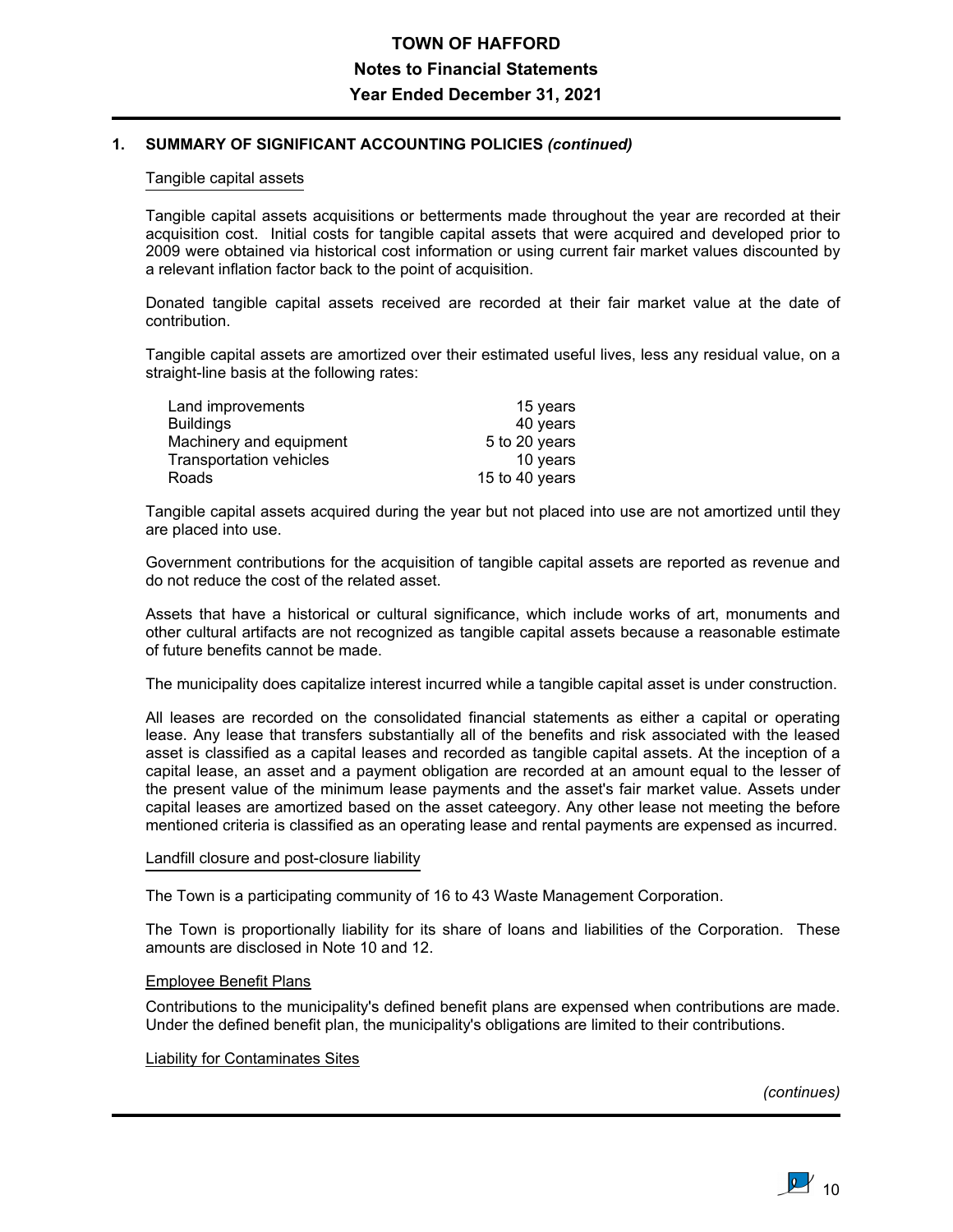Contaminated sites are a result of contamination being introduced into air, soil, water or sediment of a chemical, organic or radioactive material or live organism that exceeds an environmental standard. The liability is recorded net of any expected recoveries. A liability for remediation of contaminated sites is recognized when all the following criteria are met:

- a. an environmental standard exists;
- b. contamination exceeds the environmental standard;
- c. the municipality:
	- is directly responsible; or
	- accepts resonsibility;
- d. it is expected that future economic benefits eill be given up; and
- e. a reasonable estimate of the amount can be made

#### Measurement uncertainty

The preparation of financial statements in conformity with the Canadian public sector accounting standards established by the Public Sector Accounting Board of the Canadian Institute of Chartered Accountants requires management to make estimates and assumptions that affect the reported amount of assets and liabilities and disclosure of contingent assets and liabilities at the date of the financial statements and the reported amounts of revenues and expenses during the period. Such estimates are periodically reviewed and any adjustments necessary are reported in earnings in the period in which they become known. Actual results could differ from these estimates.

Accounts receivable are stated after an evaluation as to their collectability and an appropriate allowance for doubtful accounts is provided where considered necessary.

The measurement of materials and supplies are based on estimates of volume and quality.

Tangible capital asset opening cost have been estimated where actual costs were not available. Amortization is based on the estimated useful life.

These estimates and assumptions are reviewed periodically and, as adjustments become necessary they are reported in earnings in the periods in which they become known.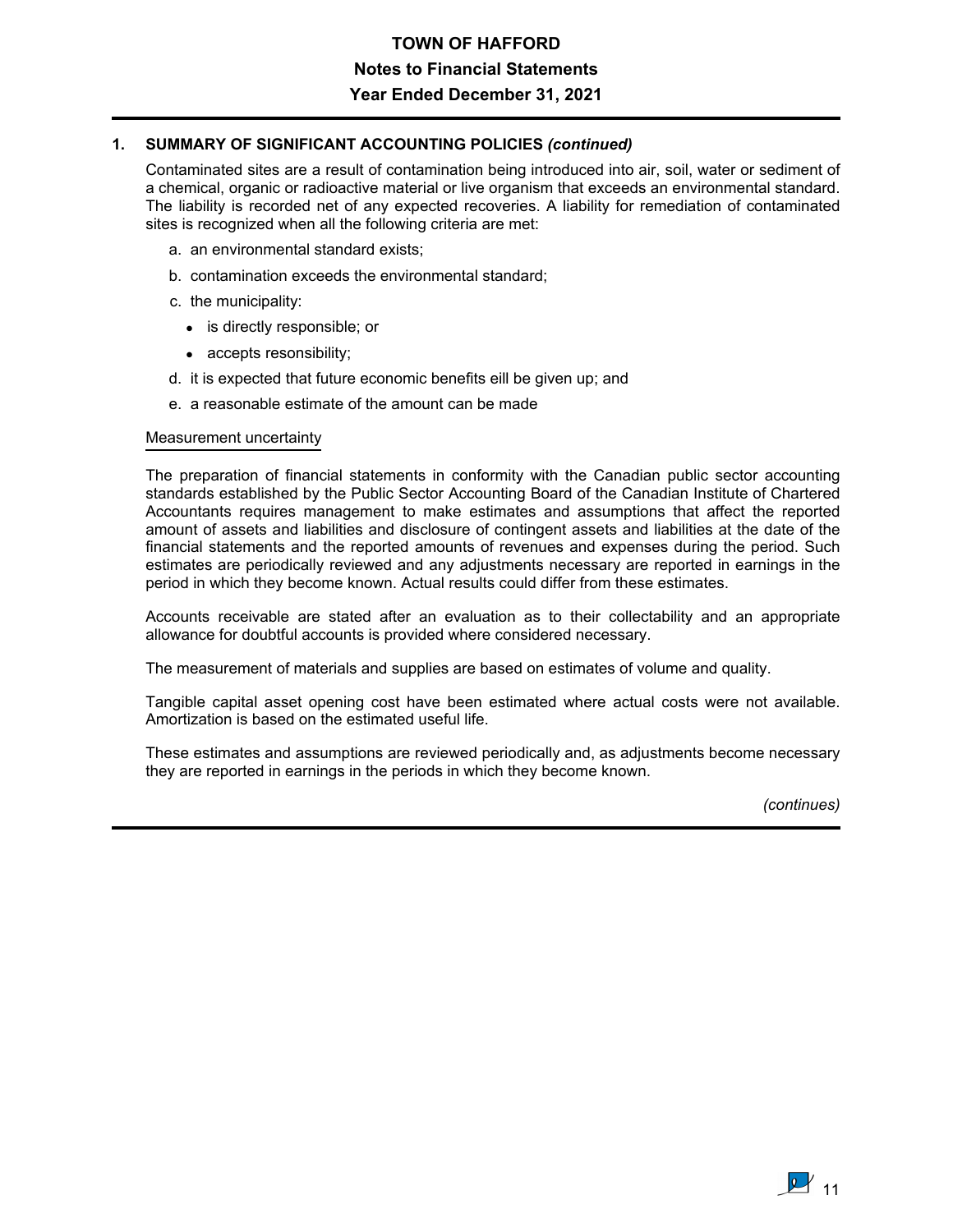#### Basis of segmentation

Municipal services have been segmented by grouping activities that have similar service objectives. Revenues that are directly related to the costs of the segment have been attributed to each segment. Interest is allocated to segments based on the purpose of the specific borrowings.

The segments are as follows:

General government services provides for the administration of the Municipality.

Protective services is comprised of expenses for police and fire protection.

Transportation services are responsible for the delivery of public works services related to the development and maintenance of roadway systems.

Environmental and public health services provides for waste disposal and other environmental service, as well as expenses related to public health services provided within the Municipality.

Planning and development services provides for neighbourhood development and sustainability.

Recreation and culture services provides for recreation and leisure services throughout the Municipality.

#### Budget Information

Budget information is presented on a basis consistent with that used for actual results. The budget was approved by Council.

#### New standards and amendments to standards

Effective for fiscal years beginning on or after April 1, 2022:

PS 1201 Financial Statement Presentation, replaces PS 1200 with revised general reporting principles and standards of presentation and disclosure in government financial statements. Requires a new statement of re-measurement gains and losses separate from the statement of operations arising from the re-measurement of financial instruments and items denominated in foreign currencies, as well as the government's proportionate share of other comprehensive income that arises when a government includes the results of government business enterprises and partnerships. Effective in the period PS 3450 and PS 2601 are adopted.

PS 2601 Foreign Currency Translation, replaces PS 2600 with revised guidance on the recognition, presentation and disclosure of transactions that are denominated in a foreign currency. Requires that monetary assets and liabilities denominated in a foreign currency and non-monetary items included in the fair value category, denominated in a foreign currency, be adjusted to reflect the exchange rates in effect at the financial statement date. Unrealized gains and losses are to be presented in the statement of re-measurement gains and losses.

PS 3041 Portfolio Investments, replaces PS 3040 with revised guidance on accounting for, and presentation and disclosure of portfolio investments. Removes the distinction between temporary and portfolio investments. Upon adoption of PS 3450 and PS 3041, PS 3030, Temporary Investments, will no longer apply. Effective in the period PS 3450, PS 2601 and PS 1201 are adopted.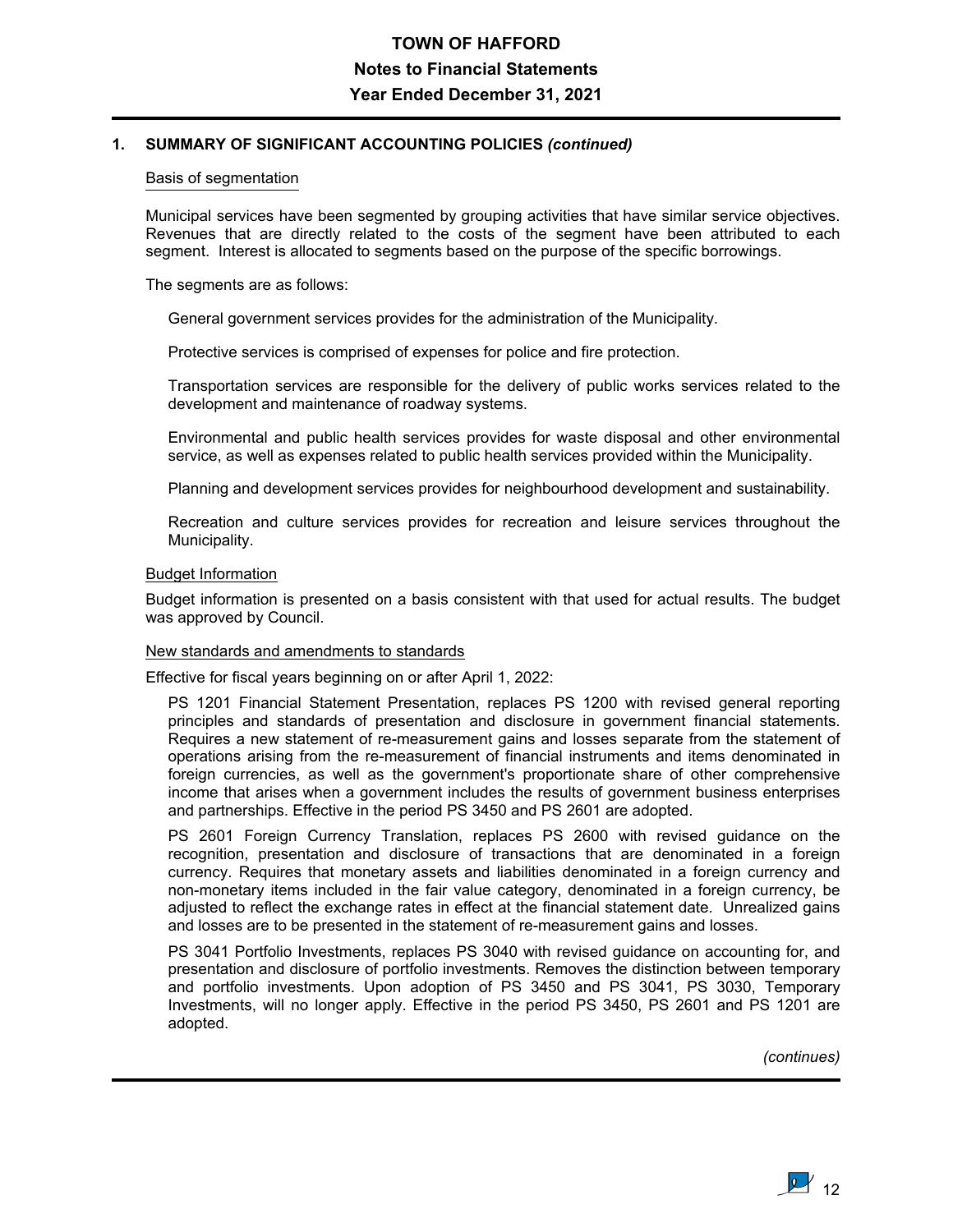PS 3450 Financial Instruments, a new standard establishing guidance on the recognition, measurement, presentation and disclosure of financial instruments, including derivatives. The standard requires fair value measurement of derivatives and equity instrument that are quoted in an active market; all other financial instruments can be measured at cost/amortized cost or fair value at the election of the government. Unrealized gains and losses are presented in a new statement of re-measurement gains and losses. There is the requirement to disclose the nature and extent of risks arising from financial instruments and clarification is given for the derecognition of financial liabilities.

PS 3280 Asset Retirement Obligations, a new standard establishing guidance on the accounting and reporting of legal obligations associated with the retirement of tangible capital assets controlled by a government or government organization. A liability for a retirement obligation can apply to tangible capital assets either in productive use or no longer in productive use. As this standard includes solid waste landfill sites active and post-closing obligations, upon adoption of this new standard, existing Solid Waste Landfill Closure and Post-Closure Liability section PS 3270 will be withdrawn.

Effective for years beginning on or after April 1, 2023:

PS 3400, Revenue, a new standard establishing guidance on how to account for and report on revenue. The standard provides a framework for recognizing, measuring and reporting revenues that arise from transactions that include performance obligations and transactions that do not have performance obligations. Performance obligations are enforceable promises to provide specific goods or services to a specific payer.

The extent of the impact on adoption of these future standards is not known at this time.

| 2. | <b>CASH AND TEMPORARY INVESTMENTS</b> |   |                    |                           |
|----|---------------------------------------|---|--------------------|---------------------------|
|    |                                       |   | 2021               | 2020                      |
|    | Cash<br>Temporary investments         | S | 266,189<br>115,104 | \$<br>(75, 215)<br>67,737 |
|    |                                       |   | 381,293            | \$<br>(7, 478)            |

Cash and temporary investments include balances with banks, term deposits, marketable securities and short-term investments with maturities of one year or less.

The Town has a credit facility with its financial institution that covers long-term debt facilities referred to in Note 9, a revoloving operating line of credit in the amount of \$150,000. Interest on the line of credit is 4.7% and is secured by the assignment of the Town's municipal taxes receivable.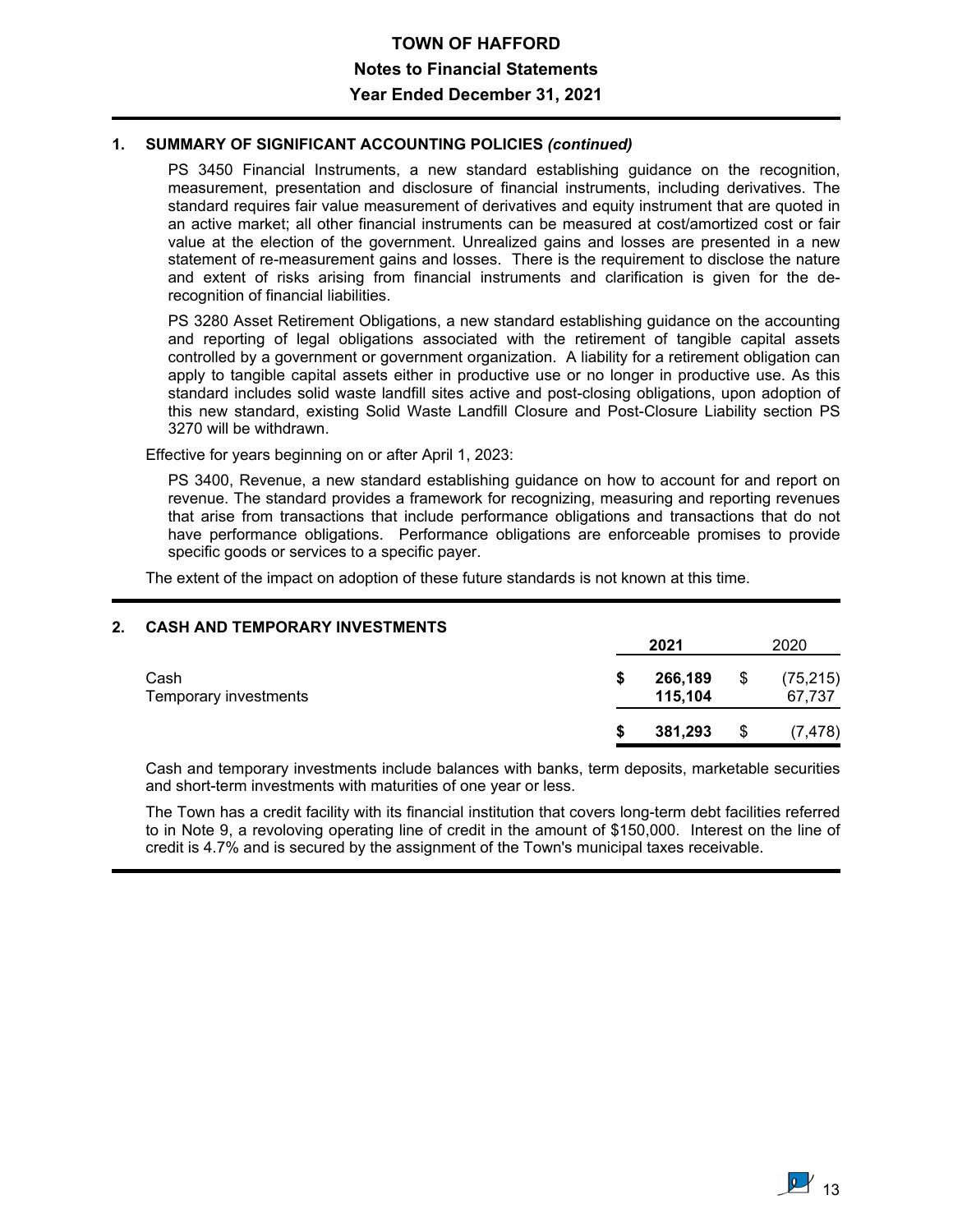### **TOWN OF HAFFORD Notes to Financial Statements Year Ended December 31, 2021**

#### **3. TAXES AND GRANTS IN LIEU OF TAXES RECEIVABLES**

|                                                                      | 2021     |                  | 2020 |                  |
|----------------------------------------------------------------------|----------|------------------|------|------------------|
| Current taxes<br>Arrears taxes                                       | \$       | 46,046<br>22,392 | \$   | 49,869<br>30,283 |
| Total municipal taxes receivable                                     |          | 68,438           |      | 80,152           |
| Current school taxes<br>Arrears school taxes                         |          | 8,124<br>3,456   |      | 7,473<br>6,204   |
| Total school taxes receivable                                        |          | 11,580           |      | 13,677           |
| Total taxes and grants in lieu receivable                            |          | 80,018           |      | 93,829           |
| Taxes receivable to be collected on behalf of other<br>organizations | (11,579) |                  |      | (13, 678)        |
|                                                                      | \$       | 68,439           | \$   | 80,151           |

#### **4. OTHER ACCOUNTS RECEIVABLE**

|                                            | 2021                            |    |                           |
|--------------------------------------------|---------------------------------|----|---------------------------|
| Trade<br>Goods and Services Tax<br>Utility | \$<br>11,881<br>21,770<br>7,194 | \$ | 2,337<br>13,295<br>49,783 |
| Allowance for doubtful accounts            | 40,845<br>222                   |    | 65,415                    |
|                                            | \$<br>41,067                    | \$ | 65,415                    |

### **5. LAND FOR RESALE**

|                                                             | 2021 |                    | 2020 |                    |  |
|-------------------------------------------------------------|------|--------------------|------|--------------------|--|
| Tax title property<br>Allowance for market value adjustment | \$   | 43,686<br>(35,086) | \$   | 67,577<br>(56,977) |  |
| Subtotal<br>Other land                                      |      | 8,600<br>1,800     |      | 10,600<br>1,800    |  |
|                                                             |      | 10,400             | \$   | 12,400             |  |
|                                                             |      |                    |      |                    |  |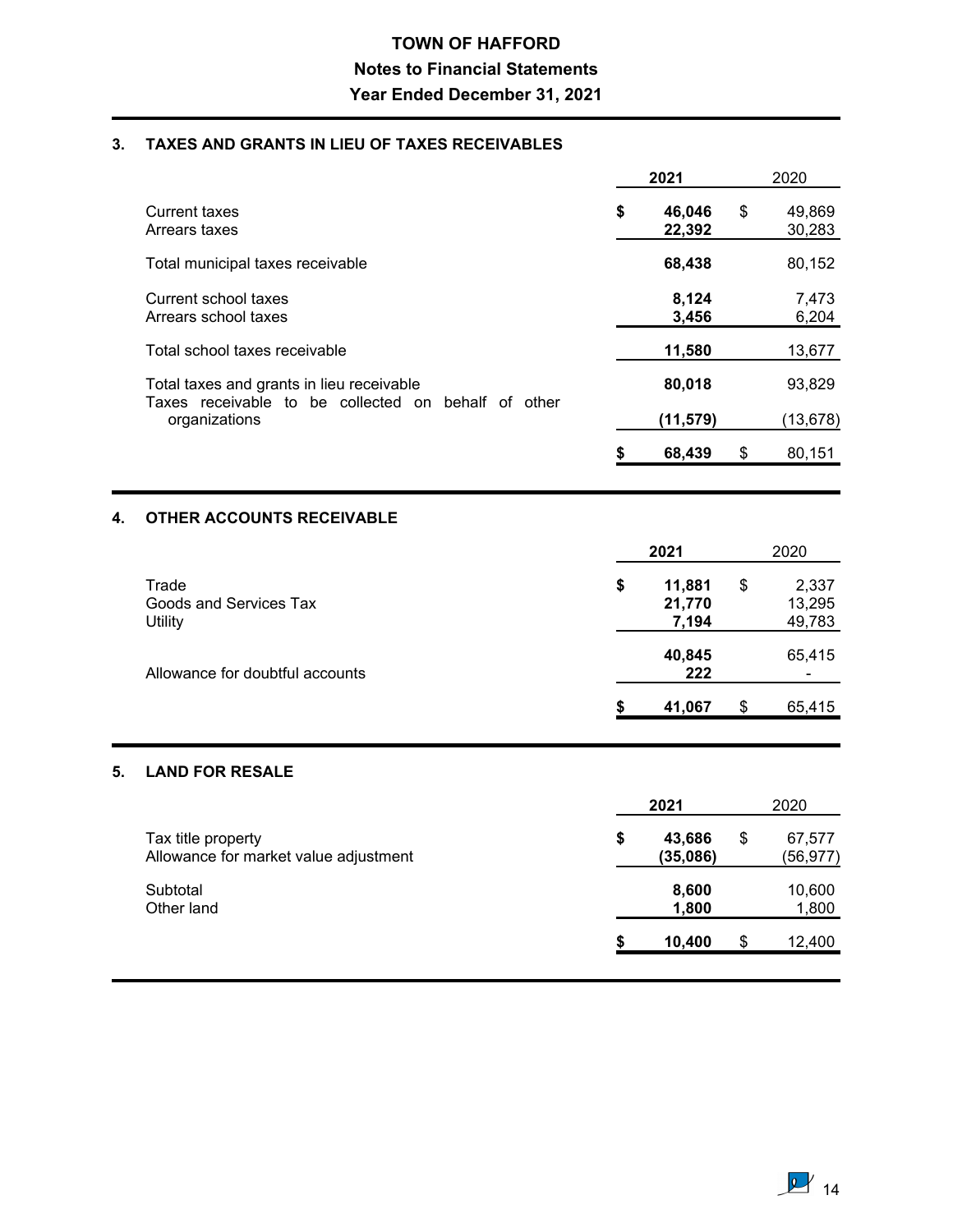### **TOWN OF HAFFORD Notes to Financial Statements Year Ended December 31, 2021**

#### **6. LONG TERM INVESTMENTS**

|                                                                                 | 2021 |              |    | 2020         |  |  |
|---------------------------------------------------------------------------------|------|--------------|----|--------------|--|--|
| Credit Union member shares<br>Hafford Co-operative Association Limited - equity |      | 1.807<br>623 | \$ | 1.732<br>623 |  |  |
|                                                                                 |      | 2.430        | S  | 2,355        |  |  |

#### **7. LIABILITY FOR CONTAMINATED SITE**

The Town recognizes and estimates a liability for remediation of a contaminated former service station location.

|    |                                                                                                                                                                                                 | 2021 |         | 2020 |          |  |
|----|-------------------------------------------------------------------------------------------------------------------------------------------------------------------------------------------------|------|---------|------|----------|--|
|    | Accrued remediation liability                                                                                                                                                                   |      | 31,000  | \$   | 31,000   |  |
|    |                                                                                                                                                                                                 |      |         |      |          |  |
| 8. | <b>LONG TERM DEBT</b>                                                                                                                                                                           |      | 2021    |      | 2020     |  |
|    | CAT Finning loan bearing interest at 5.5% per annum,<br>repayable in monthly blended payments of \$842. The loan<br>matures on November 30, 2022 and is secured by the<br>compact track loader. | \$   | 9,011   | \$   | 18,344   |  |
|    | Amounts payable within one year                                                                                                                                                                 |      | (9,011) |      | (9, 330) |  |
|    |                                                                                                                                                                                                 |      |         |      | 9,014    |  |
|    | Principal repayment terms are approximately:                                                                                                                                                    |      |         |      |          |  |
|    | 2022                                                                                                                                                                                            |      | 9,011   |      |          |  |
|    | *** <i>*</i> ***                                                                                                                                                                                |      | . .     |      |          |  |

The debt limit of the Municipality is \$624,343 [2020 - \$555,867]. The debt limit for a municipality is the total amount of the municipality's own source revenues for the preceeding year *(Municipalities Act section 161)*.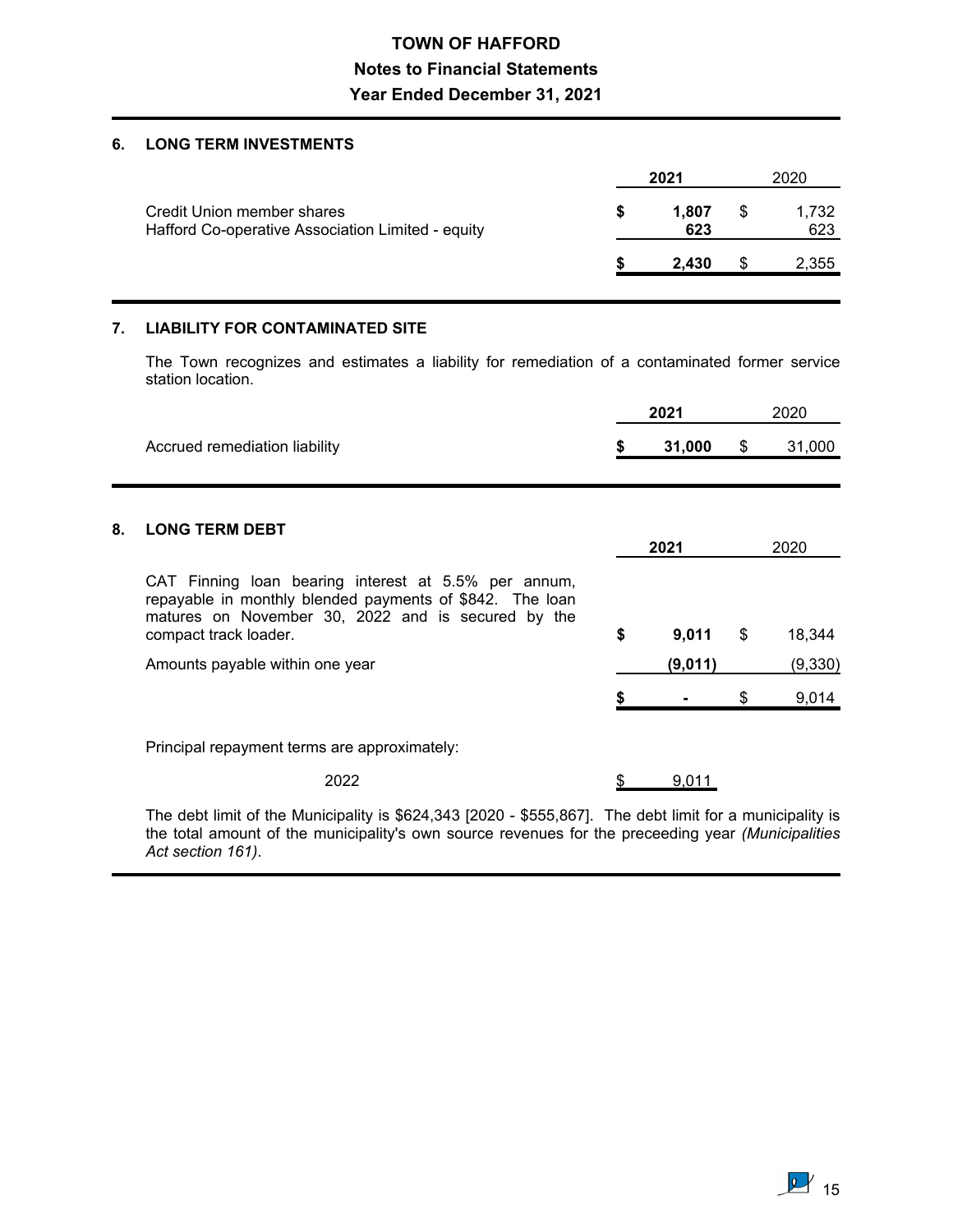#### **9. CONTINGENT LIABILITY**

 The following contingent liability amounts are estimates based on the audited financial statements of 16 to 43 Waste Management Corporation as at December 31, 2020.

The Town is contingently liable for its proportionate share of 16 to 43 Waste Management Corportion's loan with Innovation Credit Union. The total loan balance outstanding at December 31, 2020 is \$1,089,904 [2019 - \$1,157,863] of which the Town has guaranteed an amount of \$228,880 [2019 - \$262,914]. The loan is in good standing as of December 31, 2020.

The Town has signed a guarantee on behalf of 16 to 43 Waste Management Corporation's loan with Innovation Credit Union. The total loan balance is \$210,457 [2019 - \$250,000], of which the Town is contingently liable for its proportionate share of \$44,196.

Additionally, the Town has lent 16-43 Waste Management Corporation funds to support operations. The total loan receivable at the end of 2021 is \$57,005 [2020 - \$21,000].

#### **10. PENSION PLAN**

The municipality is an employer member of the Municipal Employee Pension Plan (MEPP), which is a multiemployer defined benefit pension plan. The Commission of MEPP, representing plan member employers, is responsible for overseeing the management of the pension plan, including investment of assets and administration of benefits. The municipality's pension expense in 2021 was \$6,040 [2020 - \$8,019]. The benefits accrued to the municipality's employees from MEPP are calculated using the following: Pensionable Years of Service, Highest Average Salary, and the plan accrual rate.

#### **11. COMPARATIVE FIGURES**

Some of the comparative figures have been reclassified to conform to the current year's presentation.

#### **12. BUDGET FIGURES**

Budget figures are reported for information purposes only and are unaudited.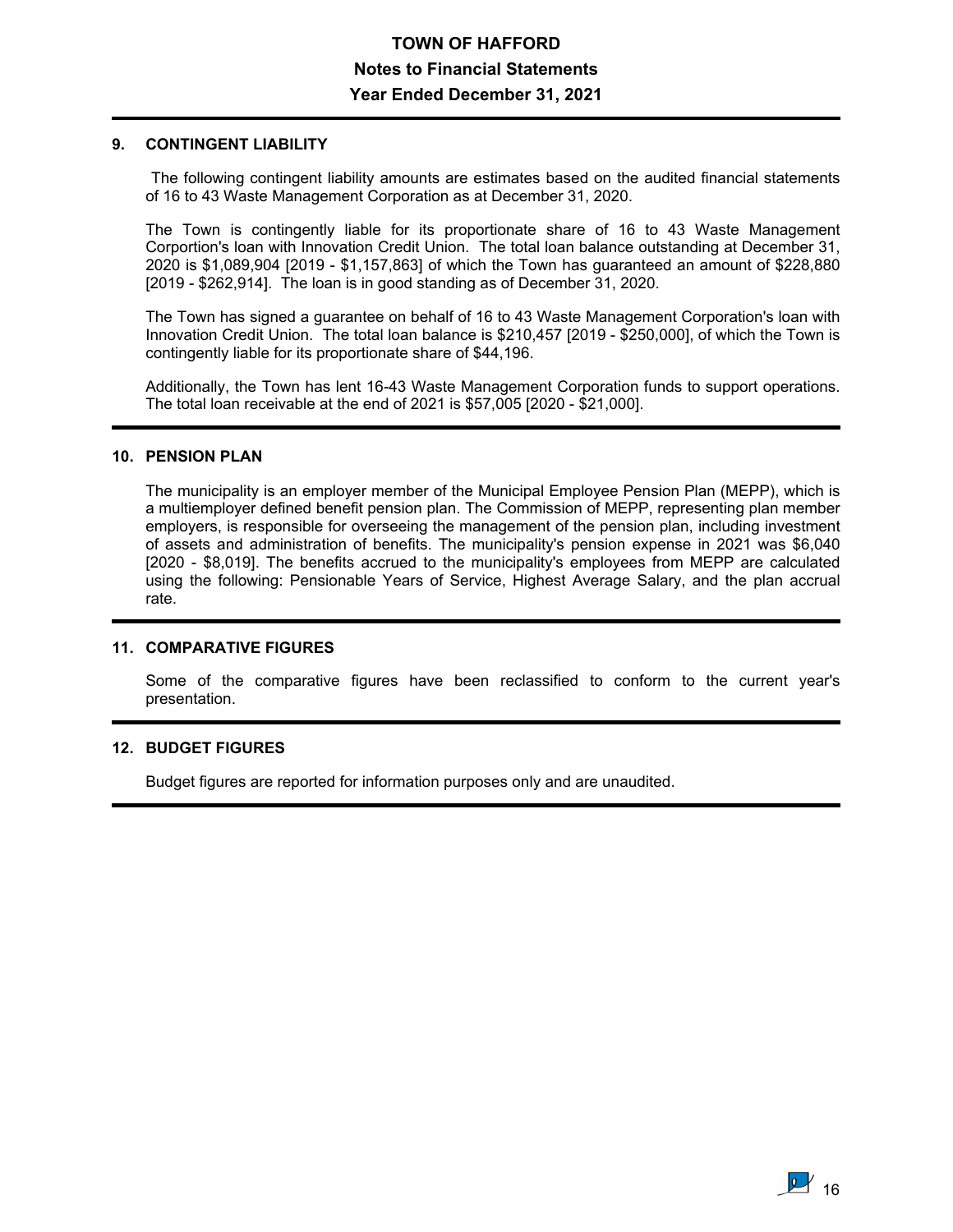### **TOWN OF HAFFORD Schedule of Taxes and Other Unconditional Revenue** *(Schedule 1)* **Year Ended December 31, 2021**

|                                                                                            |    | (Budget)                    | 2021                                 | 2020                               |
|--------------------------------------------------------------------------------------------|----|-----------------------------|--------------------------------------|------------------------------------|
| <b>TAXES</b>                                                                               |    |                             |                                      |                                    |
| General municipal tax levy<br>Abatements and adjustments<br>Discount on current year taxes | \$ | 290,280<br>(650)<br>(8,400) | \$<br>290,907<br>(1, 492)<br>(8,979) | \$<br>280,233<br>(654)<br>(8, 398) |
|                                                                                            |    | 281,230                     | 280,436                              | 271,181                            |
| Penalties on tax arrears                                                                   |    | 17,320                      | 12,255                               | 17,320                             |
|                                                                                            |    | 298,550                     | 292,691                              | 288,501                            |
|                                                                                            |    |                             |                                      |                                    |
| <b>UNCONDITIONAL GRANTS</b><br>Equalization<br>Safe restart grant                          |    | 93,336                      | 93,336                               | 94,168<br>24,279                   |
|                                                                                            |    | 93,336                      | 93,336                               | 118,447                            |
| <b>GRANTS IN LIEU OF TAXES</b><br>Federal                                                  |    | 4,860                       | 4,915                                | 4,799                              |
| Provincial<br>Local and Other<br>Other (Specify)                                           |    | 6,650                       | 6,746                                | 6,549                              |
| <b>Other Government Transfers</b>                                                          |    |                             |                                      |                                    |
| SPC surcharge<br>SaskEnergy surcharge                                                      |    | 22,500<br>9,400             | 20,279<br>9,728                      | 22,158<br>9,309                    |
|                                                                                            |    | 43,410                      | 41,668                               | 42,815                             |
| TOTAL TAXES AND OTHER UNCONDITIONAL<br><b>REVENUE</b>                                      | \$ | 435,296                     | \$<br>427,695                        | \$<br>449,763                      |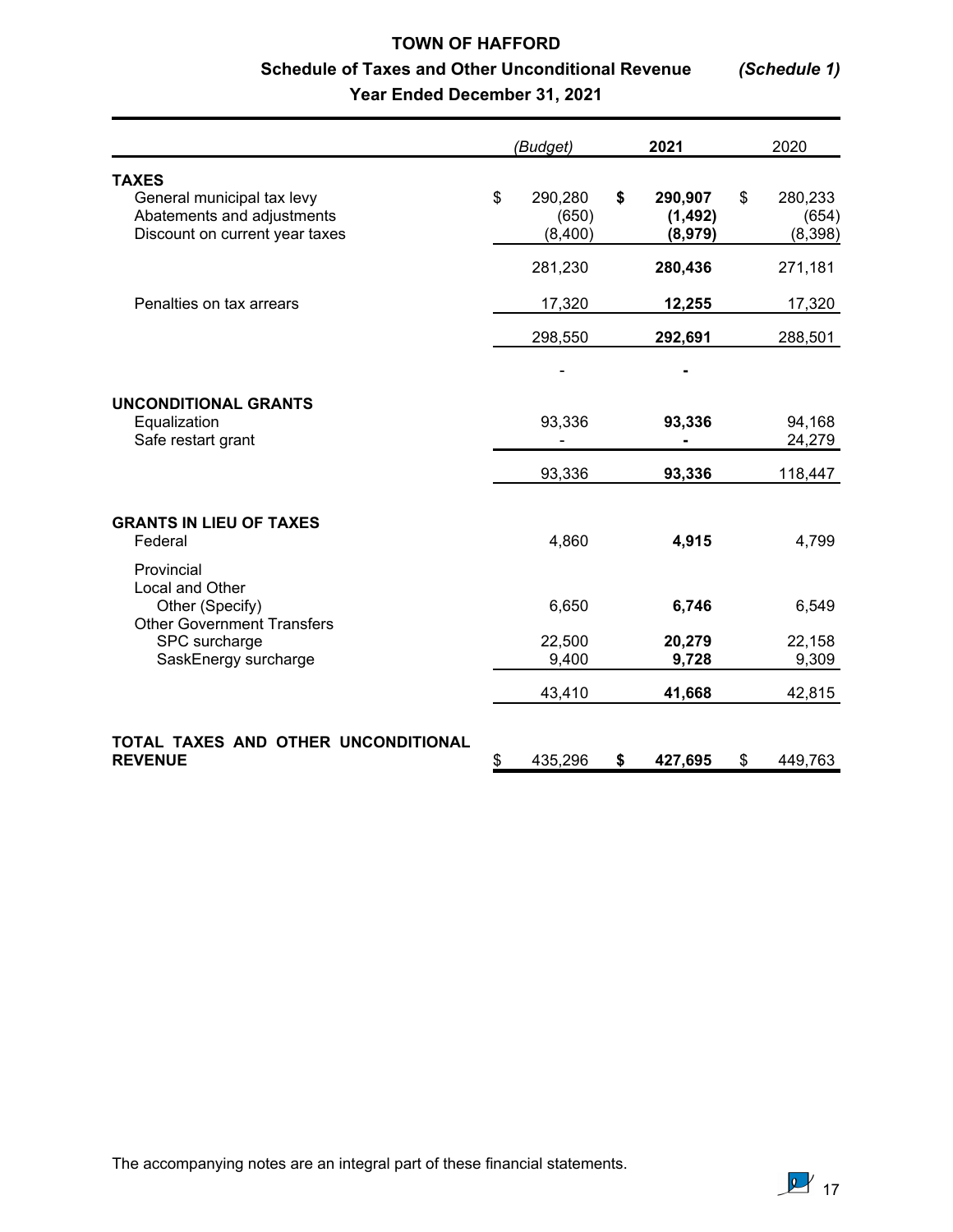### **TOWN OF HAFFORD Schedule of Operating and Capital Revenue by Function** *(Schedule 2)* **Year Ended December 31, 2021**

|                                                                                                               | (Budget)                | 2021                                       | 2020                     |
|---------------------------------------------------------------------------------------------------------------|-------------------------|--------------------------------------------|--------------------------|
| <b>GENERAL GOVERNMENT SERVICES</b>                                                                            |                         |                                            |                          |
| <b>OPERATING</b>                                                                                              |                         |                                            |                          |
| <b>Segmented Revenue</b><br>Custom work<br>Rental<br>Permits<br>OII well licenses<br>Adjustment of allowances | 6,015<br>7,830<br>2,300 | 7,617<br>5,832<br>1,000<br>200<br>(3, 279) | 6,009<br>7,825<br>47,423 |
|                                                                                                               | 16,145                  | 11,370                                     | 61,257                   |
| Land sales<br>Investment income and commissions                                                               | (20,000)<br>660         | 689                                        | 665                      |
| <b>Conditional Grants</b><br>Other (PFG Grant)                                                                | (3, 195)                | 12,059<br>100                              | 2,453                    |
|                                                                                                               | \$<br>(3, 195)          | \$<br>12,159                               | \$<br>64,375             |
| <b>PROTECTIVE SERVICES</b>                                                                                    |                         |                                            |                          |
| <b>OPERATING</b>                                                                                              |                         |                                            |                          |
| <b>Segmented Revenue</b><br><b>Fines</b>                                                                      | \$<br>370               | \$<br>147                                  | \$<br>365                |
| <b>Conditional Grants</b><br>Local government                                                                 | 8,500                   | 8,500                                      | 8,500                    |
|                                                                                                               | \$<br>8,870             | \$<br>8,647                                | \$<br>8,865              |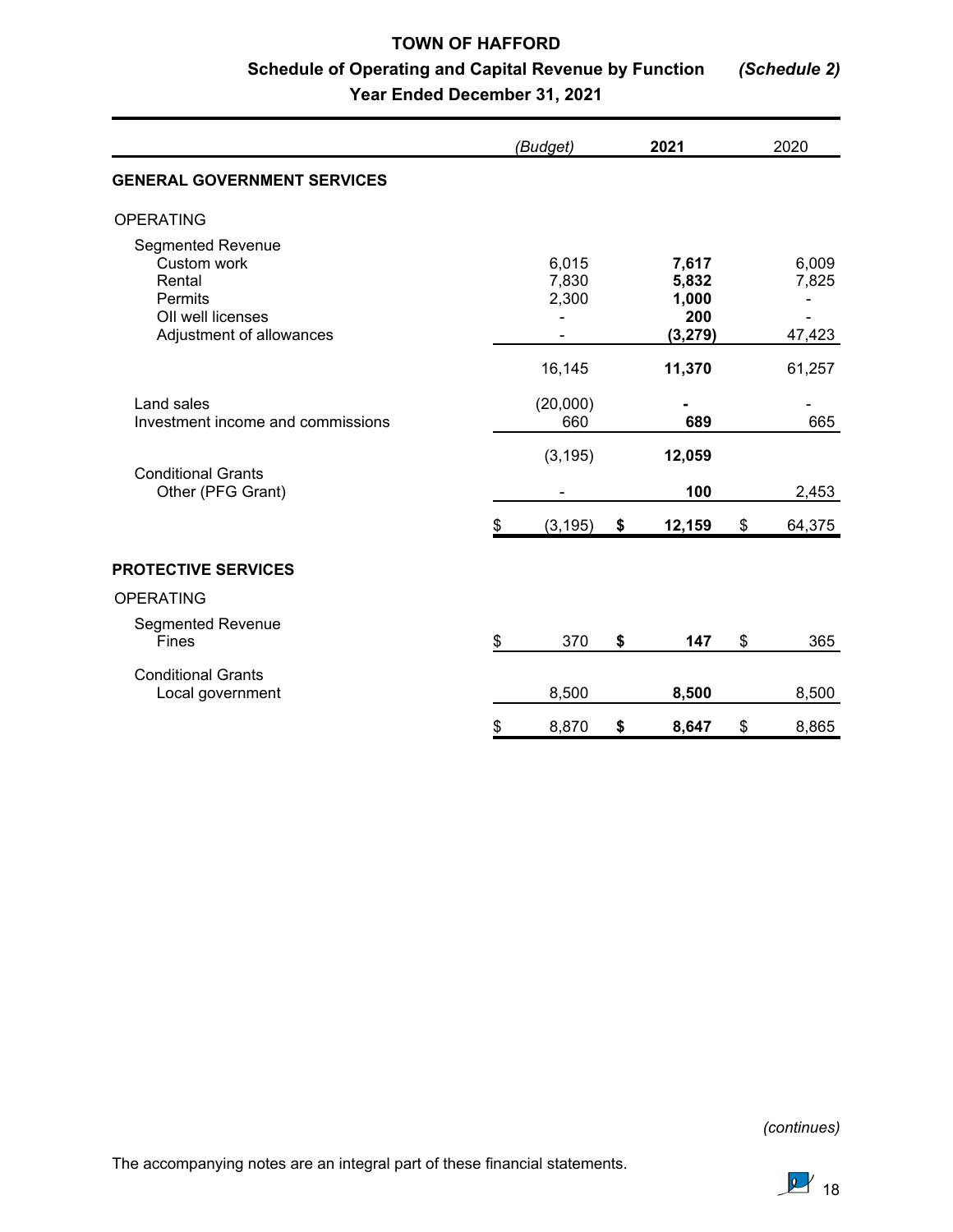## **TOWN OF HAFFORD Schedule of Operating and Capital Revenue by Function** *(continued) (Schedule 2)*

### **Year Ended December 31, 2021**

|                                                                            | (Budget)             | 2021                 | 2020                |
|----------------------------------------------------------------------------|----------------------|----------------------|---------------------|
| <b>TRANSPORTATION SERVICES</b>                                             |                      |                      |                     |
| <b>OPERATING</b>                                                           |                      |                      |                     |
| <b>Segmented Revenue</b><br>Custom work                                    | 500                  | 1,790                | 500                 |
| <b>Conditional Grants</b><br>Student employment                            | 6,340                | 4,313                | 6,339               |
| <b>CAPITAL</b>                                                             |                      |                      |                     |
| <b>Conditional Grants</b><br><b>Canada Commnity Building Fund</b>          | 36,020               | 49,593               | 36,020              |
|                                                                            | \$<br>42,860         | \$<br>55,696         | \$<br>42,859        |
| <b>ENVIRONMENTAL AND PUBLIC HEALTH SERVICES</b><br><b>OPERATING</b>        |                      |                      |                     |
| <b>Segmented Revenue</b><br>Waste and disposal fees<br><b>Transit fees</b> | \$<br>110,450<br>250 | \$<br>104,412<br>808 | \$<br>86,493<br>248 |
|                                                                            | 110,700              | 105,220              | 86,741              |
| Tangible capital asset sales<br>Housing authority                          | 1,000                | 1,019                | 999<br>1,201        |
|                                                                            | 111,700              | 106,239              | 88,941              |
| <b>Conditional Grants</b><br>Transit grant                                 |                      | 68                   | 209                 |
| <b>CAPITAL</b>                                                             |                      |                      |                     |
| <b>Conditional Grants</b><br>Local government                              |                      | 3,135                |                     |
|                                                                            | \$<br>111,700        | \$<br>109,442        | \$<br>89,150        |

*(continues)*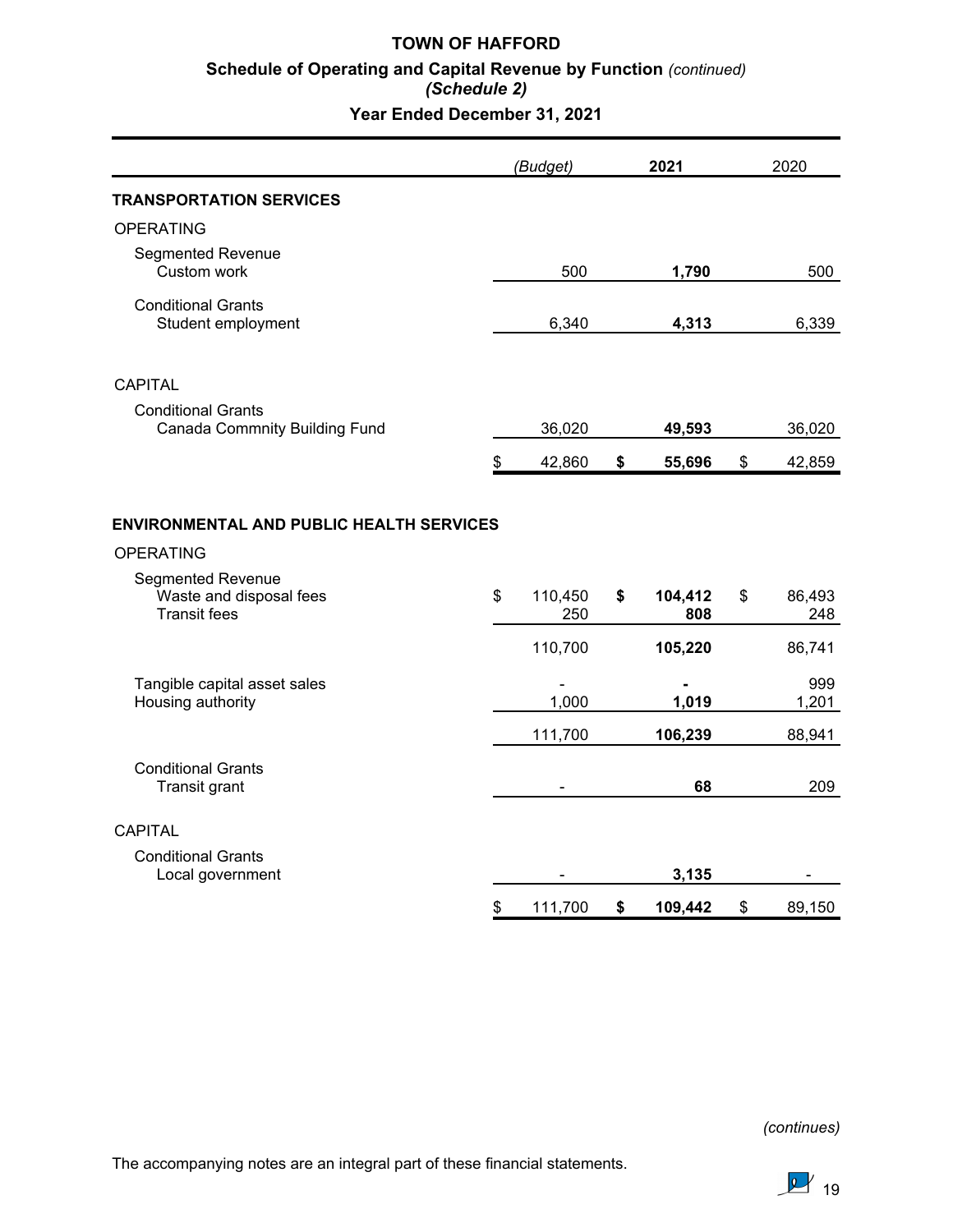### **TOWN OF HAFFORD Schedule of Operating and Capital Revenue by Function** *(continued) (Schedule 2)*

### **Year Ended December 31, 2021**

|                                                                                       | (Budget)       | 2021           | 2020        |
|---------------------------------------------------------------------------------------|----------------|----------------|-------------|
| PLANNING AND DEVELOPMENT                                                              |                |                |             |
| <b>OPERATING</b>                                                                      |                |                |             |
| <b>Segmented Revenue</b><br>Maintenance and development charges                       | \$<br>600      | \$<br>130      | \$<br>619   |
| Gain (loss) on disposal of tangible capital<br>assets                                 | 207,270        | 125,553        | -           |
|                                                                                       | 207,870        | 125,683        | 619         |
|                                                                                       |                |                |             |
| <b>RECREATION AND CULTURE SERVICES</b>                                                |                |                |             |
| <b>OPERATING</b>                                                                      |                |                |             |
| <b>Segmented Revenue</b><br>Fees and charges                                          | \$<br>310      | \$<br>160      | \$<br>325   |
| <b>Conditional Grants</b><br>Saskatchewan Lotteries grant<br>Saskatchewan Parks grant | 3,820<br>5,000 | 3,822<br>2,500 | 3,822       |
|                                                                                       | \$<br>8,820    | \$<br>6,322    | \$<br>3,822 |
|                                                                                       | \$<br>9,130    | \$<br>6,482    | \$<br>4,147 |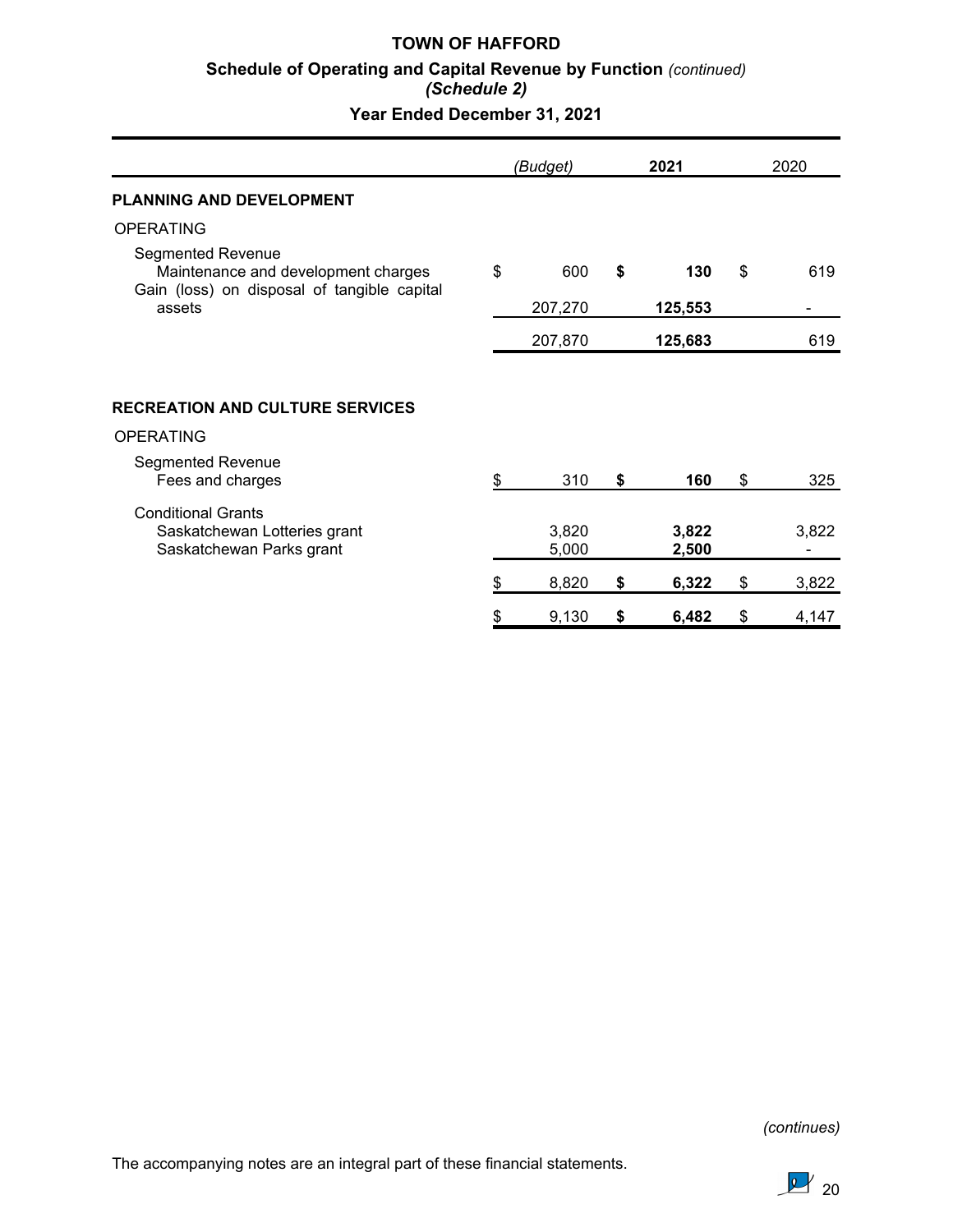# **TOWN OF HAFFORD Schedule of Operating and Capital Revenue by Function** *(continued) (Schedule 2)*

|                                                                                                                    | (Budget)                          | 2021                                   | 2020                              |
|--------------------------------------------------------------------------------------------------------------------|-----------------------------------|----------------------------------------|-----------------------------------|
| <b>UTILITY SERVICES</b>                                                                                            |                                   |                                        |                                   |
| <b>OPERATING</b>                                                                                                   |                                   |                                        |                                   |
| <b>Segmented Revenue</b><br>Water<br>Sewer<br>Cable<br>Other                                                       | \$<br>158,330<br>56,060           | \$<br>150,665<br>51,494<br>62<br>8,740 | \$<br>65,057<br>27,527<br>25,655  |
|                                                                                                                    | 214,390                           | 210,961                                | 118,239                           |
| <b>Conditional Grants</b><br>Enhancement<br>Municipal<br>Economic<br>Program                                       |                                   |                                        | 58,497                            |
|                                                                                                                    | \$<br>214,390                     | \$<br>210,961                          | \$<br>176,736                     |
| <b>TOTAL OPERATING AND CAPITAL REVENUE</b>                                                                         | \$<br>591,625                     | \$<br>529,070                          | \$<br>386,751                     |
| <b>Total Segmented Revenue</b><br><b>Total Conditional Grants</b><br><b>Total Capital Grants and Contributions</b> | \$<br>531,945<br>23,660<br>36,020 | \$<br>457,039<br>19,303<br>52,728      | \$<br>270,911<br>79,820<br>36,020 |
| <b>TOTAL OPERATING AND CAPITAL REVENUE</b>                                                                         | \$<br>591,625                     | \$<br>529,070                          | \$<br>386,751                     |

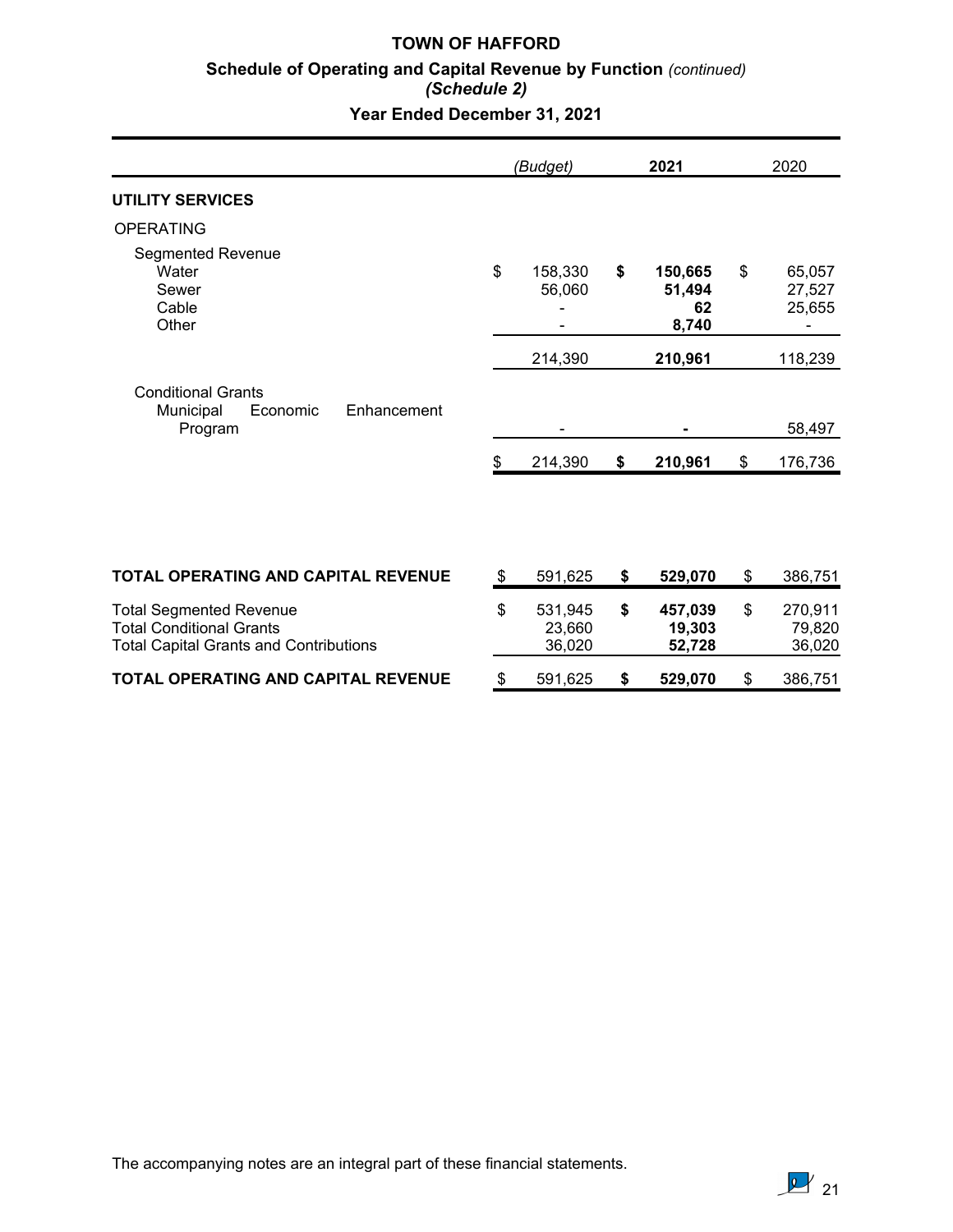### **TOWN OF HAFFORD Schedule of Expenses by Function** *(Schedule 3)* **Year Ended December 31, 2021**

|                                                                                                                                                                                                                                                                                             | (Budget)                                                                               | 2021                                                                         | 2020                                                                                  |
|---------------------------------------------------------------------------------------------------------------------------------------------------------------------------------------------------------------------------------------------------------------------------------------------|----------------------------------------------------------------------------------------|------------------------------------------------------------------------------|---------------------------------------------------------------------------------------|
| <b>GENERAL GOVERNMENT SERVICES</b><br>Council remuneration and travel<br>Wages and benefits<br>Professional and contractual services<br>Utilities<br>Maintenance, materials and supplies<br>Amortization<br>Interest<br>Allowance for doubtful accounts<br>Write down of tax title property | \$<br>15,300<br>67,190<br>56,685<br>6,250<br>8,450<br>3,430<br>2,370<br>$\blacksquare$ | \$<br>14,049<br>59,296<br>55,328<br>4,994<br>7,312<br>2,792<br>(9, 475)      | \$<br>14,840<br>59,234<br>63,654<br>5,844<br>7,328<br>4,848<br>2,372<br>133<br>23,586 |
|                                                                                                                                                                                                                                                                                             | \$<br>159,675                                                                          | \$<br>134,296                                                                | \$<br>181,839                                                                         |
| <b>PROTECTIVE SERVICES</b><br><b>Police Protection</b><br>Professional and contractual services<br>Utilities                                                                                                                                                                                | \$<br>31,700<br>1,500                                                                  | \$<br>32,539<br>985                                                          | \$<br>31,689<br>1,483                                                                 |
|                                                                                                                                                                                                                                                                                             | 33,200                                                                                 | 33,524                                                                       | 33,172                                                                                |
| <b>Fire Protection</b><br>Professional and contractual services<br>Maintenance, materials and supplies<br>Operating grants and contributions<br>Amortization<br>Other (Specify)                                                                                                             | 3,122<br>100<br>8,500<br>9,960<br>6,000<br>27,682                                      | 2,183<br>1,636<br>8,500<br>9,960<br>-<br>22,279                              | 2,325<br>58<br>8,500<br>8,542<br>$\blacksquare$<br>19,425                             |
|                                                                                                                                                                                                                                                                                             | \$<br>60,882                                                                           | \$<br>55,803                                                                 | \$<br>52,597                                                                          |
| <b>TRANSPORTATION SERVICES</b><br>Wages and benefits<br>Professional and contractual services<br>Utilities<br>Maintenance, materials and supplies<br>Amortization<br>Interest<br>Other                                                                                                      | \$<br>93,920<br>25,750<br>20,200<br>46,000<br>32,250<br>1,330<br>30,000<br>249,450     | \$<br>57,943<br>15,246<br>15,339<br>54,104<br>35,942<br>850<br>÷,<br>179,424 | \$<br>77,577<br>20,306<br>19,974<br>35,765<br>32,250<br>1,333<br>187,205              |

*(continues)*

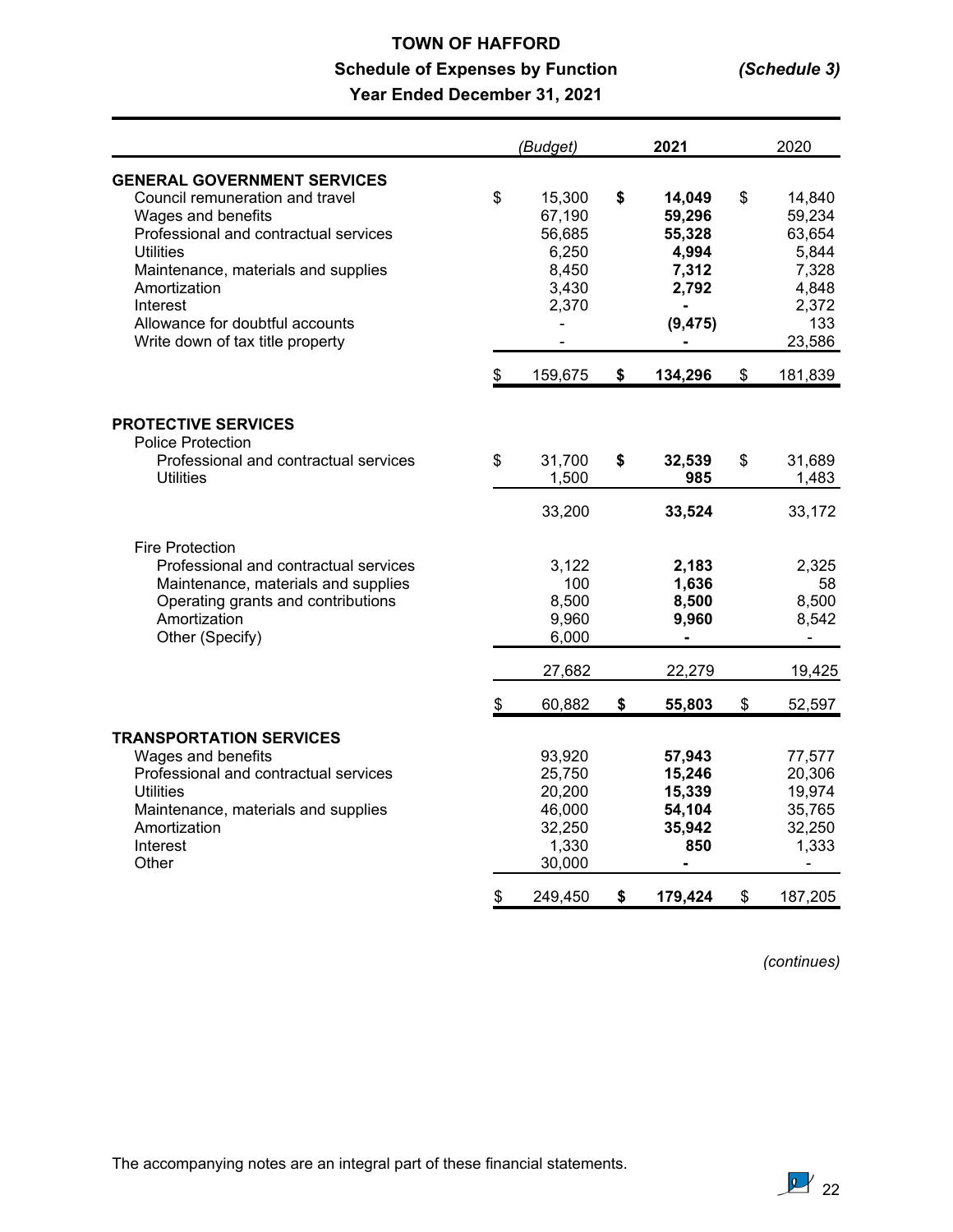### **TOWN OF HAFFORD Schedule of Expenses by Function** *(continued) (Schedule 3)* **Year Ended December 31, 2021**

|                                                                                                                                                           | (Budget)                                                       | 2021                                                          | 2020                                                      |
|-----------------------------------------------------------------------------------------------------------------------------------------------------------|----------------------------------------------------------------|---------------------------------------------------------------|-----------------------------------------------------------|
| <b>ENVIRONMENTAL AND PUBLIC HEALTH SERVICES</b>                                                                                                           |                                                                |                                                               |                                                           |
| Wages and benefits<br>Professional and contractual services<br><b>Utilities</b><br>Maintenance, materials and supplies<br>Amortization<br>Other           | \$<br>1,000<br>110,440<br>1,910<br>60<br>2,420                 | \$<br>938<br>94,793<br>2,615<br>508<br>11,129<br>348          | \$<br>944<br>83,606<br>1,839<br>38<br>11,129              |
|                                                                                                                                                           | \$<br>115,830                                                  | \$<br>110,331                                                 | \$<br>97,556                                              |
| PLANNING AND DEVELOPMENT SERVICES<br>Professional and contractual services                                                                                | \$<br>17,100                                                   | \$<br>5,806                                                   | \$<br>575                                                 |
| <b>RECREATION AND CULTURE SERVICES</b>                                                                                                                    |                                                                |                                                               |                                                           |
| Professional and contractual services<br>Utilities<br>Maintenance, materials and supplies<br>Operating grants and contributions<br>Amortization           | \$<br>18,375<br>6,750<br>2,150<br>4,220<br>830                 | \$<br>13,266<br>9,000<br>1,061<br>12,907<br>830               | \$<br>12,932<br>3,280<br>640<br>4,172<br>830              |
|                                                                                                                                                           | \$<br>32,325                                                   | \$<br>37,064                                                  | \$<br>21,854                                              |
| <b>UTILITY SERVICES</b>                                                                                                                                   |                                                                |                                                               |                                                           |
| Wages and benefits<br>Professional and contractual services<br><b>Utilities</b><br>Maintenance, materials and supplies<br>Amortization<br>Other (Specify) | \$<br>87,000<br>55,790<br>13,260<br>28,590<br>17,810<br>15,000 | \$<br>82,733<br>43,197<br>12,127<br>27,610<br>13,193<br>7,567 | \$<br>91,353<br>61,558<br>12,465<br>27,616<br>18,884<br>4 |
|                                                                                                                                                           | \$<br>217,450                                                  | \$<br>186,427                                                 | \$<br>211,880                                             |
| <b>TOTAL EXPENSES</b>                                                                                                                                     | \$<br>852,712                                                  | \$<br>709,151                                                 | \$<br>753,506                                             |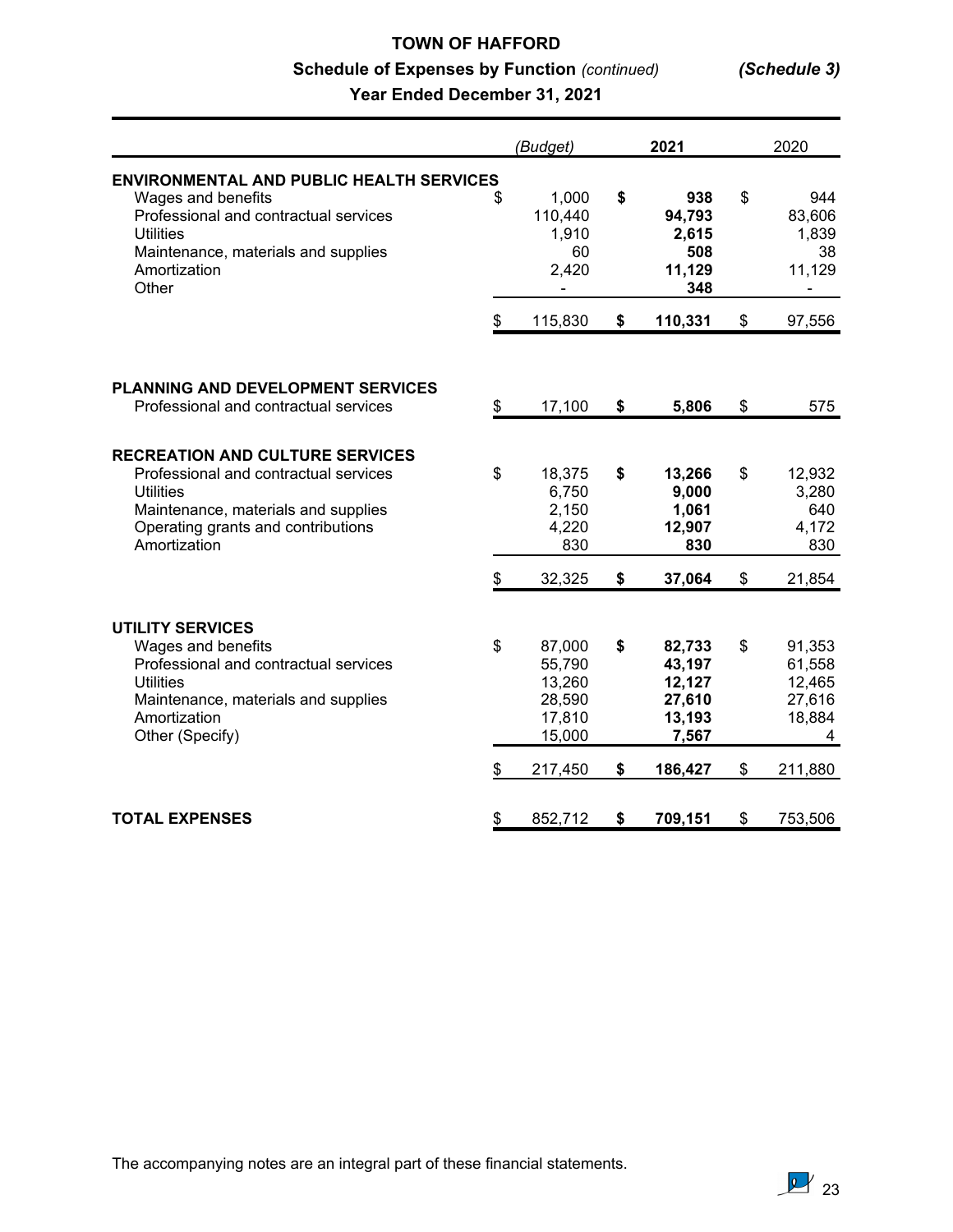### **TOWN OF HAFFORD Schedule of Segment Disclosure by Function** *(Schedule 4)* **Year Ended December 31, 2021**

|                                      | General<br>Government |                            | Protective<br>Services |                | Transportation<br>Services |    | Environmental<br>& Public Health | Planning &<br>Development | Recreation &<br>Culture |           | <b>Utility Services</b> |         |    | <b>Total</b> |
|--------------------------------------|-----------------------|----------------------------|------------------------|----------------|----------------------------|----|----------------------------------|---------------------------|-------------------------|-----------|-------------------------|---------|----|--------------|
| <b>REVENUE</b>                       |                       |                            |                        |                |                            |    |                                  |                           |                         |           |                         |         |    |              |
| Fees and charges                     | \$<br>11,368          | $\boldsymbol{\mathsf{\$}}$ | 147                    | $\mathfrak{S}$ | 1,790                      | \$ | 105,220                          | 130<br>\$                 | \$                      | 160       | $\mathfrak{S}$          | 202,221 | S. | 321,036      |
| Gain (loss) on sale of assets        |                       |                            |                        |                |                            |    |                                  | 125,553                   |                         |           |                         |         |    | 125,553      |
| Investment and commisssion           | 689                   |                            |                        |                |                            |    |                                  | ۰                         |                         |           |                         |         |    | 689          |
| Other                                |                       |                            |                        |                |                            |    | 1,019                            | $\sim$                    |                         |           |                         | 8,740   |    | 9,759        |
| Conditional grants                   | 100                   |                            | 8,500                  |                | 4,313                      |    | 68                               |                           |                         | 6,322     |                         |         |    | 19,303       |
| Capital grants                       |                       |                            |                        |                | 49,593                     |    | 3,135                            | ٠                         |                         |           |                         |         |    | 52,728       |
|                                      | 12,157                |                            | 8,647                  |                | 55,696                     |    | 109,442                          | 125,683                   |                         | 6,482     |                         | 210,961 |    | 529,068      |
| <b>EXPENSES</b>                      |                       |                            |                        |                |                            |    |                                  |                           |                         |           |                         |         |    |              |
| Wages and benefits                   | 73,346                |                            |                        |                | 57,943                     |    | 938                              |                           |                         |           |                         | 82,737  |    | 214,964      |
| Professional services                | 55,328                |                            | 34,722                 |                | 15,246                     |    | 94,793                           | 5,806                     |                         | 13,266    |                         | 43,197  |    | 262,358      |
| <b>Utilities</b>                     | 4,994                 |                            | 985                    |                | 15,339                     |    | 2,615                            |                           |                         | 9,000     |                         | 12,127  |    | 45,060       |
| Maintenance, materials and supplies  | 7,312                 |                            | 1,636                  |                | 54,104                     |    | 508                              | $\blacksquare$            |                         | 1,061     |                         | 27,609  |    | 92,230       |
| Grants and contributions             |                       |                            | 8,500                  |                |                            |    |                                  | $\overline{\phantom{a}}$  |                         | 12,907    |                         |         |    | 21,407       |
| Amortization                         | 2,792                 |                            | 9,960                  |                | 35,942                     |    | 11,129                           | $\blacksquare$            |                         | 830       |                         | 13,192  |    | 73,845       |
| Interest                             |                       |                            |                        |                | 850                        |    |                                  | $\blacksquare$            |                         |           |                         |         |    | 850          |
| Other                                | (9,480)               |                            |                        |                |                            |    | 348                              |                           |                         |           |                         | 7,567   |    | (1, 565)     |
|                                      | 134,292               |                            | 55,803                 |                | 179,424                    |    | 110,331                          | 5,806                     |                         | 37,064    |                         | 186,429 |    | 709,149      |
| <b>INCOME (LOSS) FROM OPERATIONS</b> | (122, 135)            |                            | (47, 156)              |                | (123, 728)                 |    | (889)                            | 119,877                   |                         | (30, 582) |                         | 24,532  |    | (180, 081)   |

#### **Taxation and other unconditional revenue 427,695**

**NET SURPLUS \$ 247,614**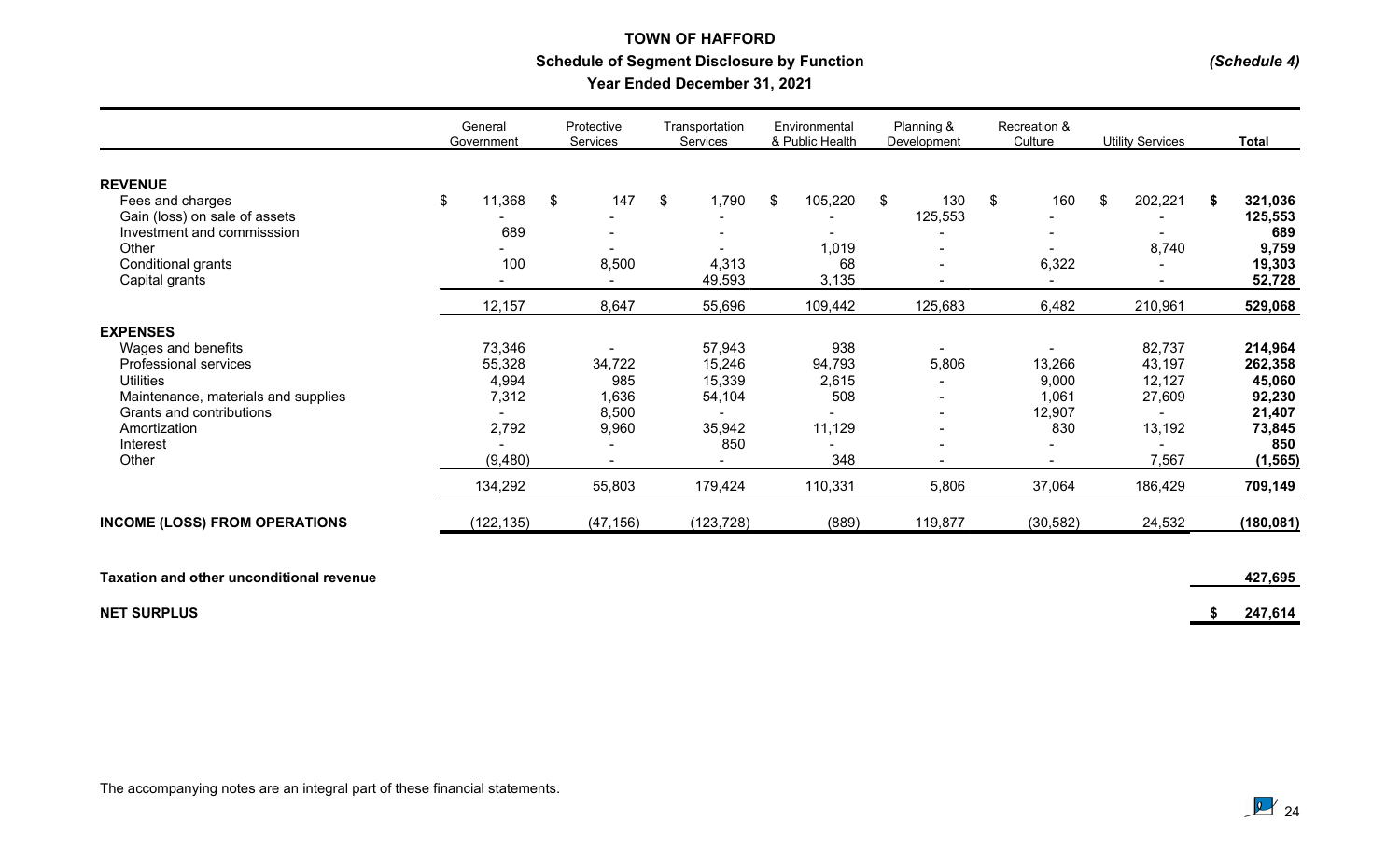### **TOWN OF HAFFORD Schedule of Segment Disclosure by Function** *(Schedule 5)* **Year Ended December 31, 2020**

|                                      | General<br>Government |     | Protoective<br>Services | Transportation<br><b>Services</b> | Environmental<br>& Public Health | Planning &<br>Development | Recreation &<br>Culture | <b>Utility Services</b> |           | <b>Total</b>  |
|--------------------------------------|-----------------------|-----|-------------------------|-----------------------------------|----------------------------------|---------------------------|-------------------------|-------------------------|-----------|---------------|
| <b>REVENUE</b>                       |                       |     |                         |                                   |                                  |                           |                         |                         |           |               |
| Fees and charges                     | \$<br>61,257          | \$  | 365                     | $\mathfrak{F}$<br>500             | \$<br>86,741                     | 619<br>\$                 | \$<br>325               | $\mathfrak{F}$          | 118,239   | 268,046<br>S. |
| Gain (loss) on sale of assets        |                       |     |                         |                                   | 999                              |                           |                         |                         |           | 999           |
| Investment and commission            |                       | 665 |                         |                                   |                                  |                           |                         |                         |           | 665           |
| Other                                |                       |     |                         |                                   | 1,201                            |                           |                         |                         |           | 1,201         |
| Conditional grants                   | 2,453                 |     | 8,500                   | 6,339                             | 209                              |                           | 3,822                   |                         | 58,497    | 79,820        |
| Capital grants                       |                       |     |                         | 36,020                            |                                  | $\overline{\phantom{a}}$  |                         |                         |           | 36,020        |
|                                      | 64,375                |     | 8,865                   | 42,859                            | 89,150                           | 619                       | 4,147                   |                         | 176,736   | 386,751       |
| <b>EXPENSES</b>                      |                       |     |                         |                                   |                                  |                           |                         |                         |           |               |
| Wages and benefits                   | 74,073                |     |                         | 77,577                            | 944                              |                           |                         |                         | 91,353    | 243,947       |
| Professional services                | 63,654                |     | 34,014                  | 20,306                            | 83,606                           | 575                       | 12,932                  |                         | 61,558    | 276,645       |
| <b>Utilities</b>                     | 5,844                 |     | 1,483                   | 19,974                            | 1,839                            |                           | 3,280                   |                         | 12,465    | 44,885        |
| Maintenance, materials and supplies  | 7,328                 |     | 58                      | 35,765                            | 38                               |                           | 640                     |                         | 27,614    | 71,443        |
| Grants and contributions             |                       |     | 8,500                   |                                   |                                  |                           | 4,172                   |                         |           | 12,672        |
| Amortization                         | 4,848                 |     | 8,542                   | 32,250                            | 11,129                           |                           | 830                     |                         | 18,884    | 76,483        |
| Interest                             | 2,372                 |     |                         | 1,338                             | $\blacksquare$                   | $\overline{\phantom{a}}$  |                         |                         |           | 3,710         |
| Other                                | 23,584                |     |                         |                                   | $\overline{\phantom{a}}$         | $\blacksquare$            | $\blacksquare$          |                         | 4         | 23,588        |
| Allowance                            |                       | 133 |                         |                                   |                                  |                           |                         |                         |           | 133           |
|                                      | 181,836               |     | 52,597                  | 187,210                           | 97,556                           | 575                       | 21,854                  |                         | 211,878   | 753,506       |
| <b>INCOME (LOSS) FROM OPERATIONS</b> | (117, 461)            |     | (43, 732)               | (144, 351)                        | (8,406)                          | 44                        | (17, 707)               |                         | (35, 142) | (366, 755)    |

#### **Taxation and other unconditional revenue** 449,763

**NET SURPLUS** \$ 83,008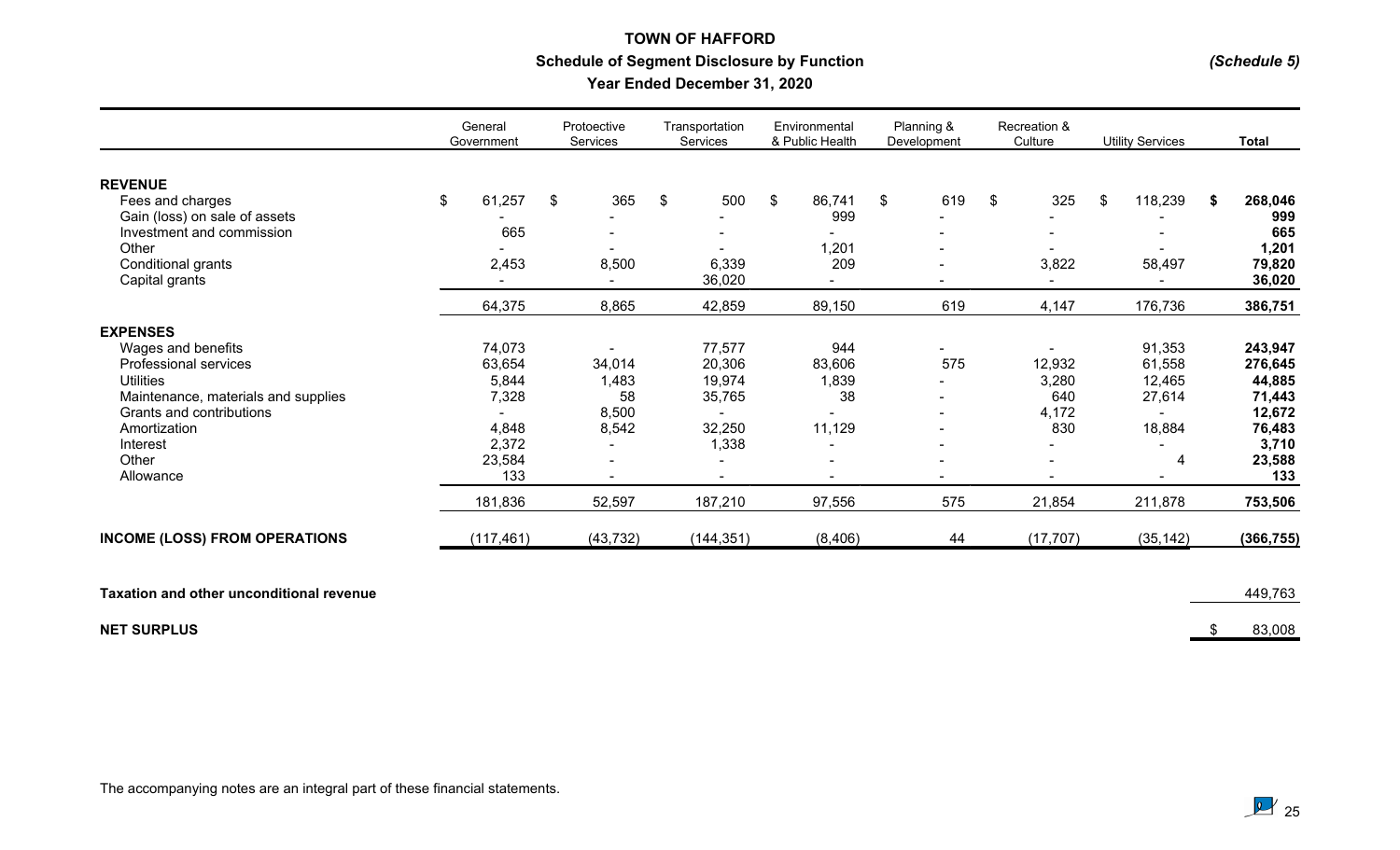### **TOWN OF HAFFORD Schedule of Tangible Capital Assets by Object** *(Schedule 6)* **Year Ended December 31, 2021**

|                                                                                                                            |                            |    |                      |    | <b>General Assets</b> |    |                            |     |                                |    | Infrastructure          |      |                                |    |                                 |
|----------------------------------------------------------------------------------------------------------------------------|----------------------------|----|----------------------|----|-----------------------|----|----------------------------|-----|--------------------------------|----|-------------------------|------|--------------------------------|----|---------------------------------|
|                                                                                                                            | Land                       |    | Land<br>Improvements |    | <b>Buildings</b>      |    | Vehicles                   |     | Machinery &<br>Equipment       |    | Assets<br>Linear Assets | 2021 |                                |    | 2020                            |
| <b>ASSET COST</b>                                                                                                          |                            |    |                      |    |                       |    |                            |     |                                |    |                         |      |                                |    |                                 |
| Cost, beginning of year<br>Additions<br>Disposals                                                                          | \$<br>110,191<br>(80, 500) | \$ |                      | \$ | 245,772               | \$ | 51,894<br>(5,936)          | S.  | 598,947<br>(77, 423)           | \$ | 881,705                 | S    | 1,888,509<br>(163, 859)        | \$ | 880,628,<br>34,827<br>(26, 947) |
| Cost, end of year                                                                                                          | 29,691                     |    |                      |    | 245,772               |    | 45,958                     |     | 521,524                        |    | 881,705                 |      | 1,724,650                      |    | 1,888,508                       |
| <b>ACCUMULATED AMORTIZATION</b><br>Accumulated amortization, beginning of year<br>Current amortization<br><b>Disposals</b> | $\blacksquare$             |    | $\sim$               |    | 205,775<br>2,988      |    | 39,525<br>4,086<br>(5,935) |     | 379,389<br>39,149<br>(75, 207) |    | 369,569<br>27,623       |      | 994,258<br>73,846<br>(81, 142) |    | 937,747<br>76,483<br>(19, 970)  |
| Accumulated amortization, end of year                                                                                      |                            |    | $\blacksquare$       |    | 208,763               |    | 37,676                     |     | 343,331                        |    | 397,192                 |      | 986,962                        |    | 994,260                         |
| <b>NET BOOK VALUE</b>                                                                                                      | 29,691                     | \$ |                      | \$ | 37,009                |    | 8,282                      | \$. | 178,193                        |    | 484,513                 |      | 737,688                        | ß. | 894,248                         |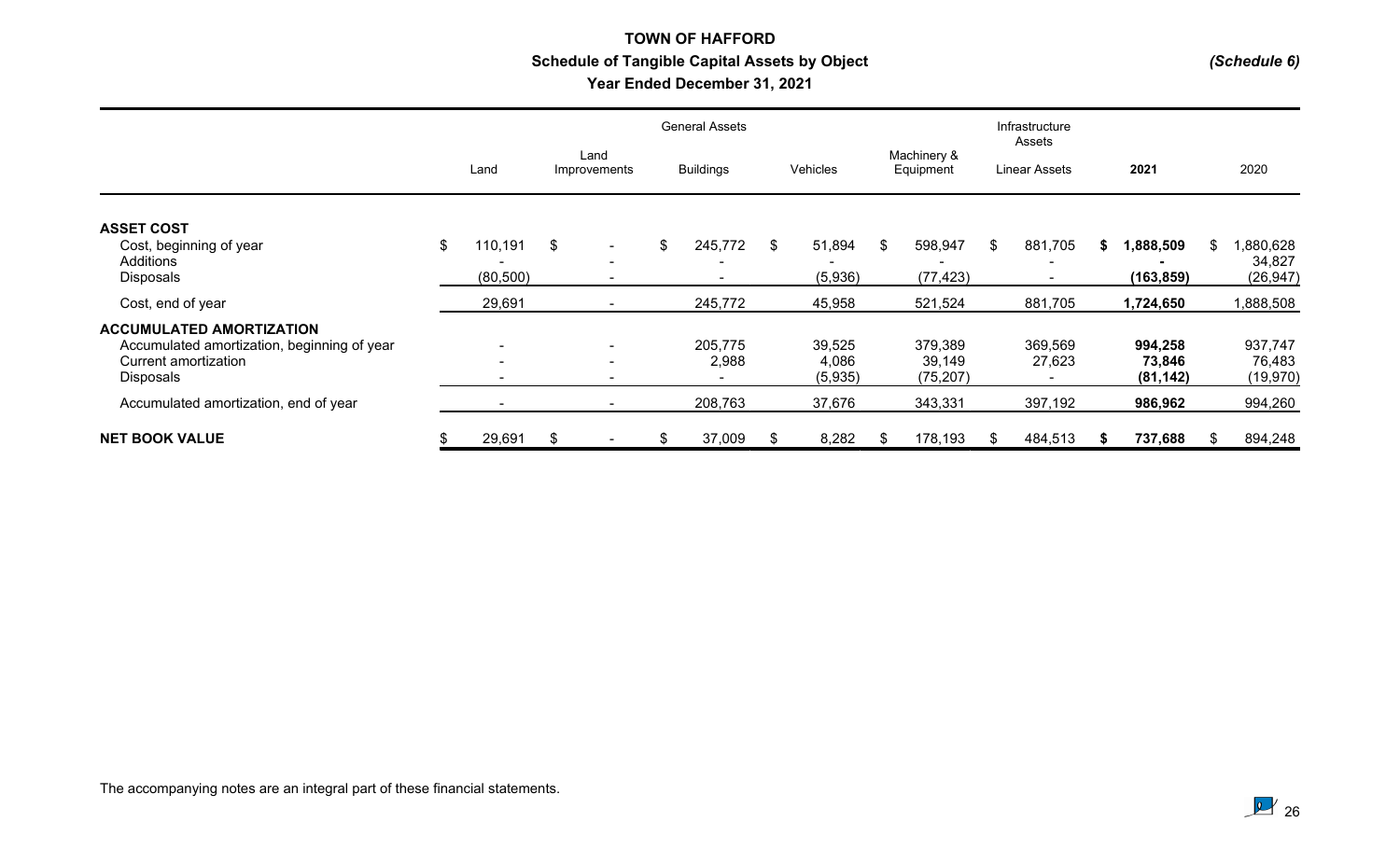### **TOWN OF HAFFORD Schedule of Tangible Capital Assets by Function**<br> **Schedule 7) Schedule 7) Schedule 7) Year Ended December 31, 2021**

| <b>ASSET COST</b><br>Cost, beginning of year<br>Additions<br>Disposals                                                        |  | General<br>Government |     |                   |    | Protective<br><b>Services</b> |     | Transporation<br>Services           |                                | Environmental<br>& Public Health<br>Services | Recreations &<br>Culture<br>Services | <b>Utility Services</b>        | Planning &<br>Development<br>Services | 2021                           |  | 2020 |
|-------------------------------------------------------------------------------------------------------------------------------|--|-----------------------|-----|-------------------|----|-------------------------------|-----|-------------------------------------|--------------------------------|----------------------------------------------|--------------------------------------|--------------------------------|---------------------------------------|--------------------------------|--|------|
|                                                                                                                               |  | 104,915               | \$  | 140,063<br>$\sim$ | \$ | 512,406<br>(5,936)            | \$. | 181,888<br>$\overline{\phantom{0}}$ | \$<br>96,198<br>$\blacksquare$ | \$<br>753,750<br>(77, 423)                   | \$<br>99,288<br>(80, 500)            | ,888,508<br>(163, 859)         | \$                                    | 880,628<br>34,827<br>(26, 947) |  |      |
| Cost, end of year                                                                                                             |  | 104,915               |     | 140,063           |    | 506,470                       |     | 181,888                             | 96,198                         | 676,327                                      | 18,788                               | 1,724,649                      |                                       | 1,888,508                      |  |      |
| <b>ACCUMULATED AMORTIZATION</b><br>Accumumated Amortization,<br>beginning of year<br><b>Current amortization</b><br>Disposals |  | 87,920<br>2,792       |     | 86,486<br>9,960   |    | 292,015<br>35,942<br>(5,936)  |     | 97,016<br>11,129                    | 82,095<br>830                  | 348,728<br>13,192<br>(75, 208)               |                                      | 994,260<br>73,845<br>(81, 144) |                                       | 937,747<br>76,483<br>(19, 970) |  |      |
| Accumulated amortization,<br>end of year                                                                                      |  | 90,712                |     | 96,446            |    | 322,021                       |     | 108,145                             | 82,925                         | 286,712                                      |                                      | 986,961                        |                                       | 994,260                        |  |      |
| <b>NET BOOK VALUE</b>                                                                                                         |  | 14,203                | \$. | 43,617            | £. | 184,449                       |     | 73,743                              | 13,273                         | 389,615                                      | 18,788                               | 737,688                        | £.                                    | 894,248                        |  |      |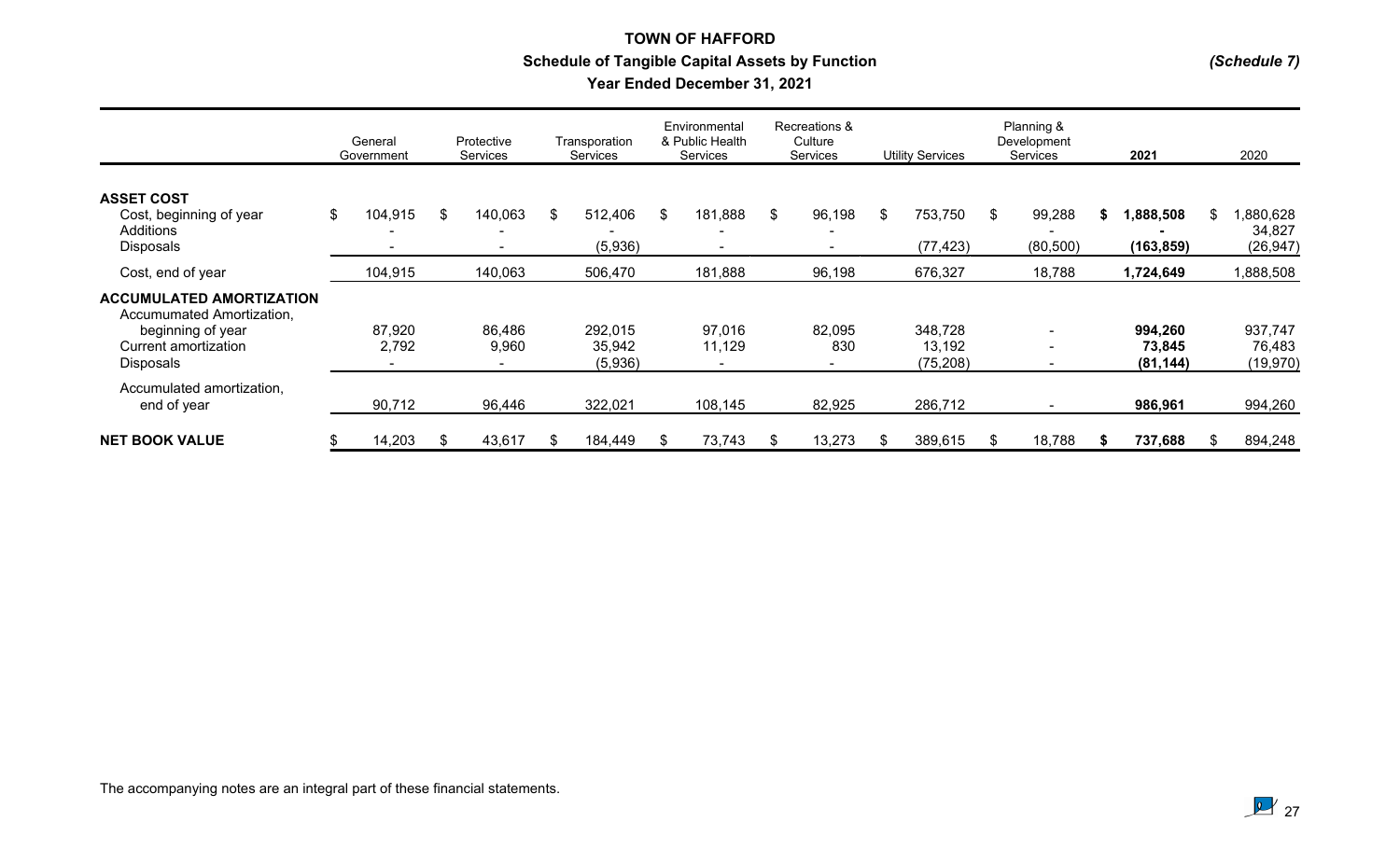### **TOWN OF HAFFORD Schedule of Accumulated Surplus** *(Schedule 8)* **Year Ended December 31, 2021**

|                                                                                               | 2020<br>Changes      |    |                     | 2021 |                    |
|-----------------------------------------------------------------------------------------------|----------------------|----|---------------------|------|--------------------|
|                                                                                               |                      |    |                     |      |                    |
| <b>UNAPPROPRIATED SURPLUS</b>                                                                 | \$<br>35,364         | \$ | 345,252             | \$   | 380,616            |
| <b>APPROPRIATED RESERVES</b><br>Gas Tax resserve<br>MEEP reserve                              | 42,156<br>23,057     |    | 49,593              |      | 42,156<br>72,650   |
| Total appropriated reserves                                                                   | 65,213               |    | 49,593              |      | 114,806            |
| <b>NET INVESTMENT IN TANGIBLE CAPITAL ASSETS</b><br>Tangible capital assets<br>Long-term debt | 894,248<br>(18, 340) |    | (156, 560)<br>9.329 |      | 737,688<br>(9,011) |
| Total net investment in tangible captial assets                                               | 875,908              |    | (147, 231)          |      | 728,677            |
| <b>TOTAL ACCUMULATED SURPLUS</b>                                                              | \$<br>976,485        | \$ | 247,614             | S    | 1,224,099          |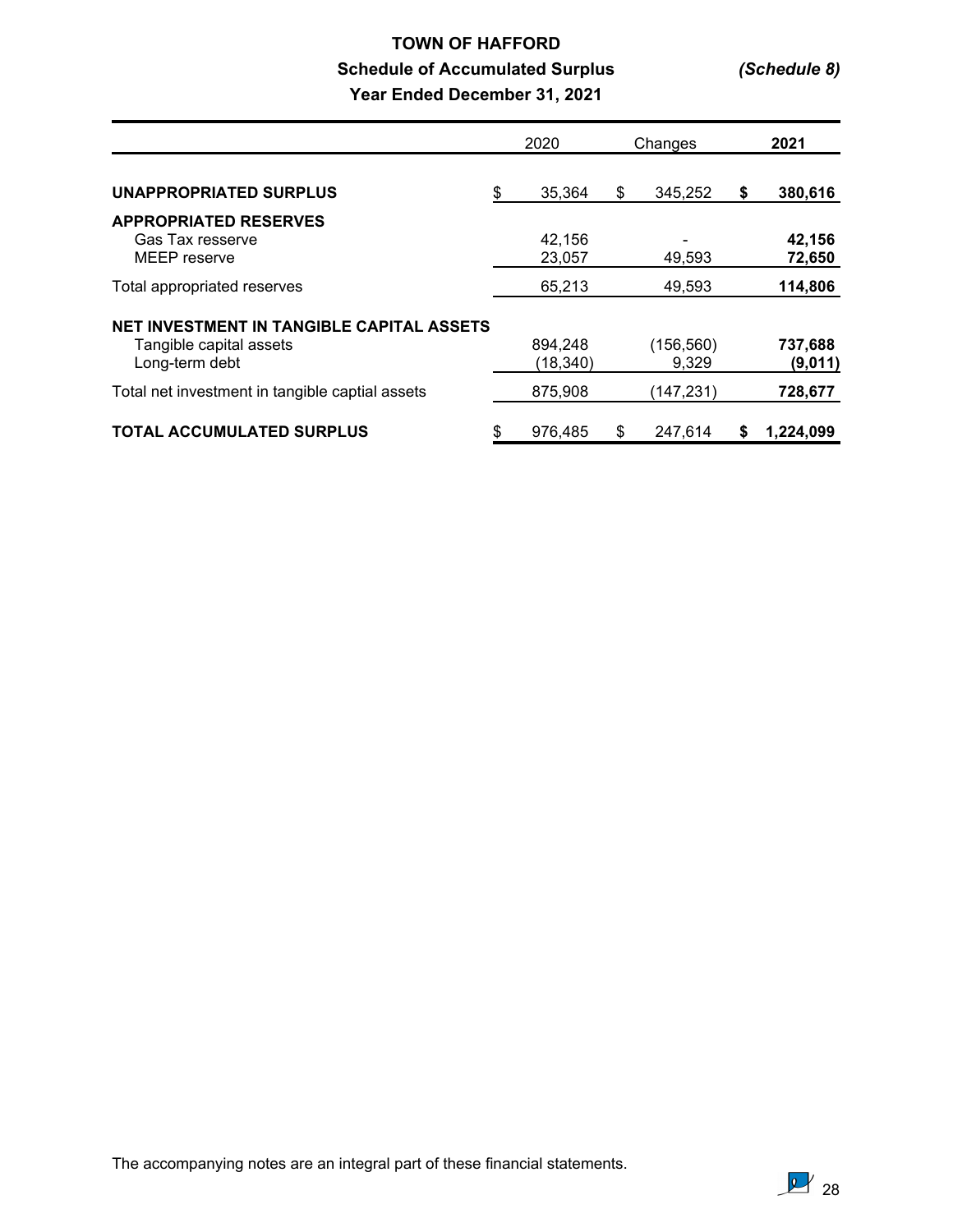## **TOWN OF HAFFORD Schedule of Assessments and Mill Rates** *(Schedule 9)* **Year Ended December 31, 2021**

|                                               | <b>Property Class</b> |                      |             |                |                            |                   |               |
|-----------------------------------------------|-----------------------|----------------------|-------------|----------------|----------------------------|-------------------|---------------|
|                                               |                       | Residental           | Agriculture |                | Commercial &<br>Industrial |                   | <b>Total</b>  |
| <b>TAXABLE ASSESSMENT</b><br>Mill rate factor |                       | \$14,851,680<br>1.00 | \$          | 91,520<br>0.85 | \$                         | 5,576,765<br>1.00 | \$20,519,965  |
| Base tax                                      | \$                    | 150,700              | \$          | ۰              | \$                         | 20,800            | \$<br>171,500 |
| <b>Total Muncipal Tax Levy</b>                | \$                    | 260,367              | \$          | 681            | \$                         | 29,879            | \$<br>290,927 |

| <b>MILL RATES:</b> |         |
|--------------------|---------|
| Uniform municipal  | 8.5000  |
| Average municipal  | 20.6880 |
| Average school     | 4.6138  |

To determine average mill rates, multiply the total tax levy for each taxing authority by 1000 and divide by the total assessment for the taxing authority.